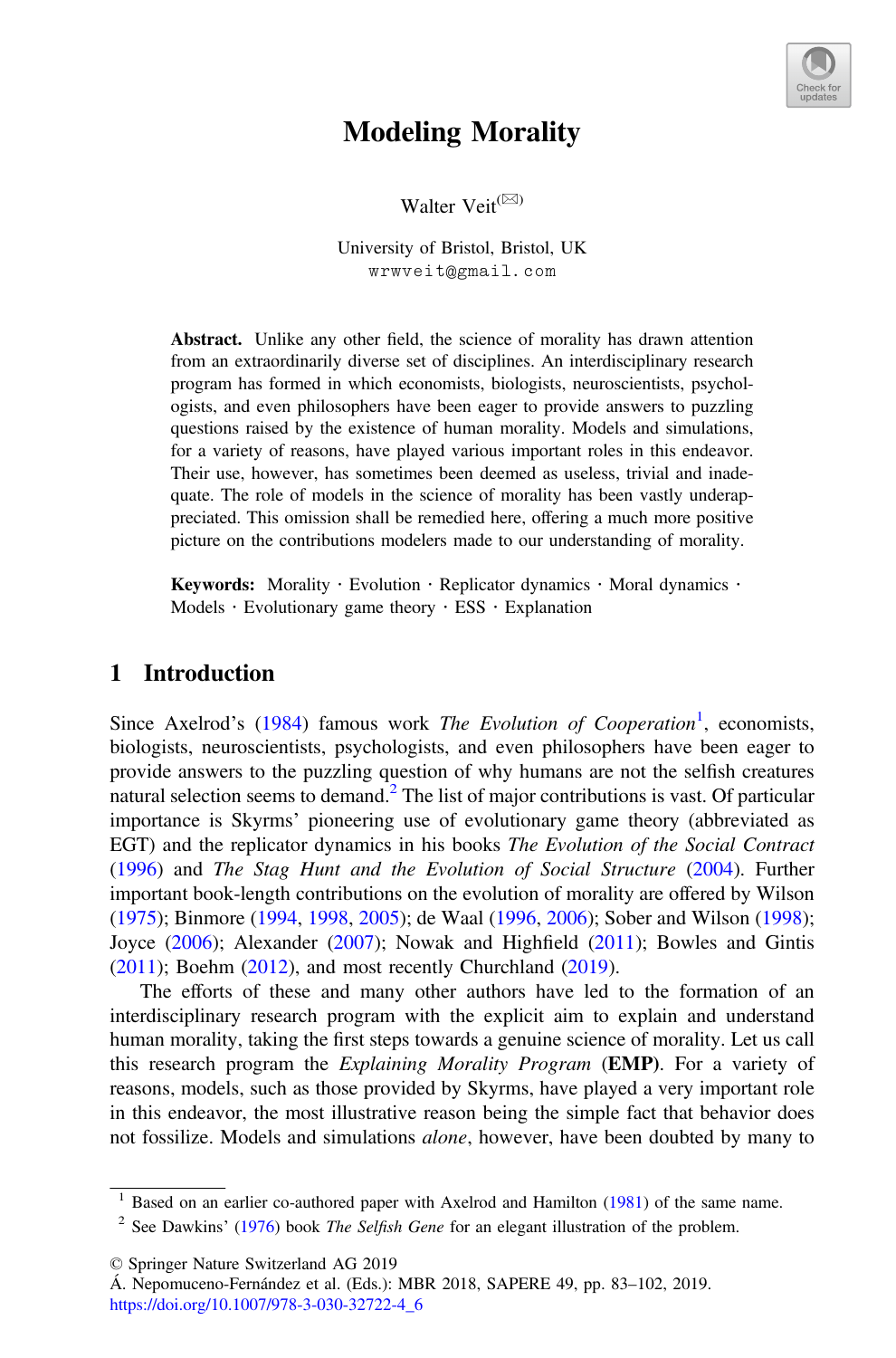provide much of an explanation when it comes to human morality. The work of modelers in the EMP has been underappreciated for a number of reasons that can roughly be grouped together in virtue of the following three concerns: (i) the complexity of the phenomenon, (ii) the lack of empirical support, and perhaps the most threatening criticism being (iii) the supposedly non-reducible normative dimension morality embodies. $3$  In this paper, I shall argue that this underappreciation is a mistake.<sup>4</sup>

Though interdisciplinarity has played a crucial role in the advancement of our moral understanding; it has led to an underappreciation of the role and contribution that highly abstract and idealized models have played. Many responses to the modeling work within the **EMP** are characterized by eager attempts to draw lines in the sand, i.e. determine prescriptive norms that would limit the justified use or misuse of such models.<sup>5</sup> These criticisms range from sophisticated ones, perhaps the most convincing one offered in Levy ([2011\)](#page-18-0) to rather naïve criticisms such as those offered in Arnold ([2008\)](#page-16-0). The latter goes so far as to label such models as useless, trivial and inadequate. In a harsh review of Arnold ([2008\)](#page-16-0); Zollman ([2009\)](#page-19-0) criticized Arnold's arguments against the use of models, deeming them unconvincing and exceedingly ambitious. Modelers may very well be tempted to attack Arnold as a straw-man and conclude that the criticism of models for the evolution can easily be debunked. However, such an approach would ignore the more sophisticated arguments that have been offered.

For the purposes of debunking the strongest arguments against such models, any mention of Arnold's ([2008\)](#page-16-0) criticism hardly deserves mention here. Arnold is by no means alone, however. His mistakes illustrate a shared pattern that can be found, though in a much weaker form, across the literature. It is a sort of a priori skepticism and perhaps dislike among philosophers and more experimentally oriented scientists, about the role of models in science. This skepticism is one I hope to at least partially dispose of here.<sup>6</sup> I shall demonstrate that models for the evolution of morality are neither too simplistic, nor do they lack empirical data to provide us with genuine explanatory insights. Recent advances in the philosophical literature on models, especially on model pluralism and the role of multiple models, should allow us to recognize not only such often exaggerated limitations but also the *strengths* of models

 $3$  See Rosenberg and Linquist [\(2005](#page-18-0)); Northcott and Alexandrova [\(2015](#page-18-0)); Nagel ([2012\)](#page-18-0) respectively as examples for each.

<sup>&</sup>lt;sup>4</sup> The EMP has faced similar criticism itself, relating not only to mathematical models but towards scientific explanations of morality at large. My goal here is only to provide a defence of the models used in this research program. I suggest, however, that if my attempt succeeds the entire EMP justifies its status as a genuine science of morality. Nevertheless, see FritzPatrick ([2016\)](#page-17-0) for a recent overview of EMP critics and defenders alike.

<sup>&</sup>lt;sup>5</sup> See D'Arms ([1996,](#page-17-0) [2000\)](#page-17-0); D'Arms et al. ([1998\)](#page-17-0); Rosenberg and Linquist ([2005\)](#page-18-0); Nagel ([2012](#page-18-0)); Northcott and Alexandrova [\(2015](#page-18-0)); Arnold ([2008](#page-16-0)); Kitcher ([1999\)](#page-18-0); Levy ([2011,](#page-18-0) [2018](#page-18-0)).

 $6$  Godfrey-Smith ([2006\)](#page-17-0), for instance, diagnoses a general distrust among philosophers in respect to "resemblance relations [of models] because they are seen as vague, context-sensitive, and slippery" (p. 733). Similarly Sugden [\(2009](#page-18-0)) has argued that models work by a form of induction "however problematic [that] may be for professional logicians" (p. 19).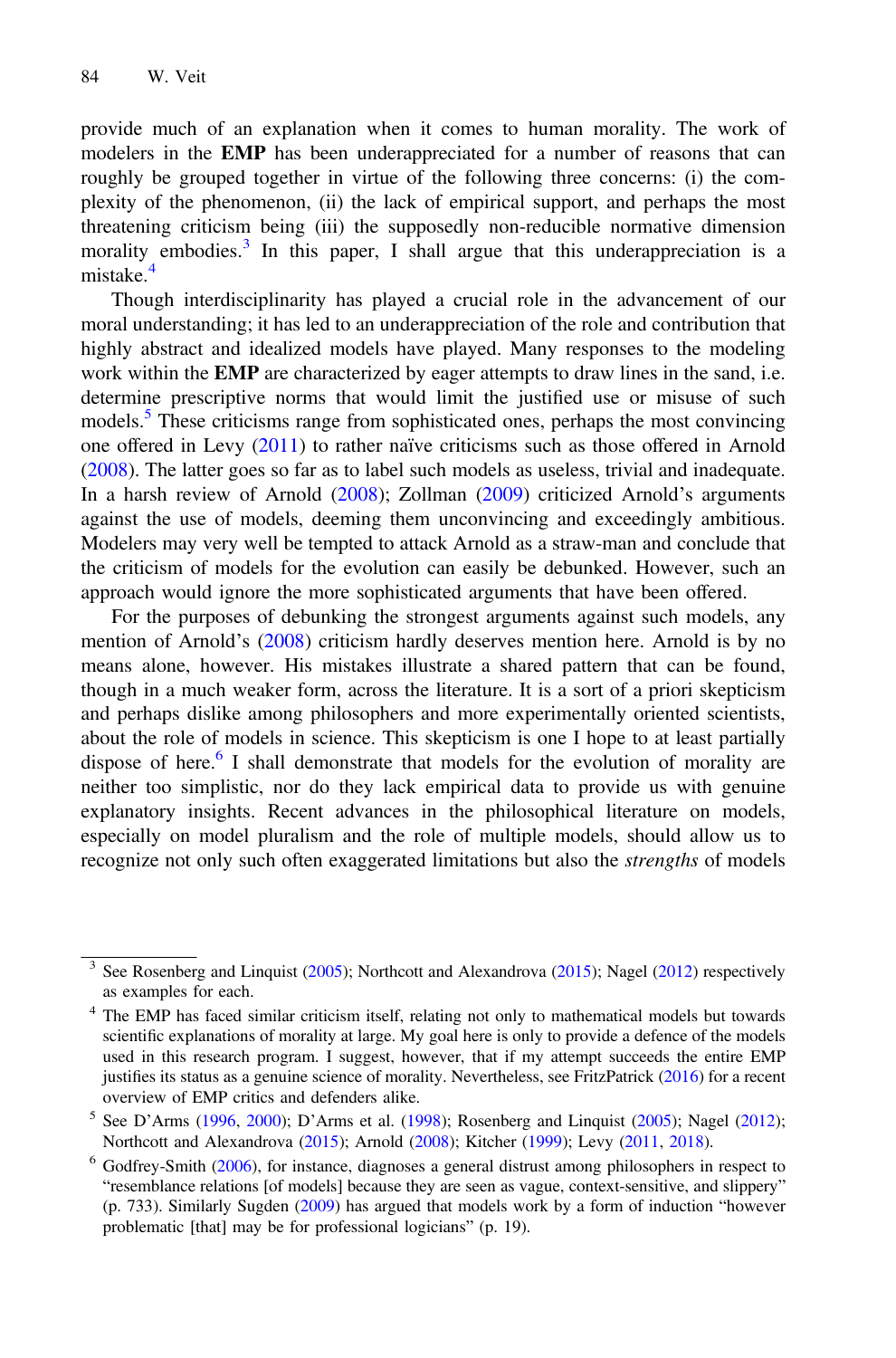in the  $EMP$ .<sup>7</sup> The latter of which have often been underappreciated, while the former have been overstated. This omission shall be remedied here.

In order to demonstrate a number of conceptual mistakes made in the literature, I shall largely draw on Alexander's ([2007\)](#page-16-0) book, The Structural Evolution of Morality, offering perhaps the most extensive modeling treatment on the evolution of morality. Building on previous work by his former supervisor, Skyrms ([1996,](#page-18-0) [2004\)](#page-18-0), Alexander analyzes a large scope of exceedingly complex and arguably more realistic models, in order to illuminate the requirements and potential threats to the emergence and spread of moral behavior.<sup>8</sup> He concludes that morality can be explained by a combination of evolutionary game theory (abbreviated as EGT), together with a theory of bounded rationality and research in psychology. In doing so, he attempts to answer two distinct questions: (i) how could something as altruistic as human morality emerge and (ii) how did it persist against the threat of cheaters?

For the purposes of this paper, Alexander's ([2007\)](#page-16-0) book serves as a highly attractive case study for two reasons. Firstly, Alexander's contribution relies solely on highly abstract and idealized models of precisely the form often criticized as too simplistic to provide us with genuine insights for phenomena as complex as human morality. Secondly, while economists, psychologists, biologists, neuroscientists, and even political scientists have provided substantial contributions to the EMP, philosophers have offered distinct and extremely valuable insights by drawing conceptual distinctions.<sup>9</sup> As both a modeler and philosopher, Alexander treads very carefully only suggesting possible insights, his book may provide. At times, he even underestimates his own scientific contribution, arguing that it does not tell us much, if anything, without the supplementation of much more empirical data. One may regard such humility as a virtue, but at times, even an unbiased reader may get the impression that Alexander himself sees his contribution as superfluous. However, all of this humility seems to be thrown overboard in the very end of his book, where he discusses and suggests implications of the EMP for our understanding of morality itself, vindicating the 'objective status' of morality. Nevertheless, despite giving in too much to the criticisms of the program, Alexander avoids several pitfalls that might obscure our understanding of the epistemic contribution such models can provide. Here I shall shed a much more positive light on the role of models in the EMP, or as it sometimes referred to as: the study of *moral dynamics*.<sup>10</sup>

The structure of this paper corresponds roughly to the three concerns raised against the role of models in the EMP illustrated above. Firstly, in Sect. [2,](#page-3-0) I discuss Alexander's contribution and explore the most important question within the literature, i.e. why model morality? In Sect. [3](#page-12-0), I respond to concerns regarding their empirical

<sup>7</sup> See Knuuttila ([2011\)](#page-18-0); Muldoon [\(2007](#page-18-0)); Wimsatt [\(2007](#page-19-0)); Weisberg ([2007a](#page-19-0), [2013\)](#page-19-0); Ylikoski and Aydinonat ([2014\)](#page-19-0); Lisciandra [\(2017](#page-18-0)); Aydinonat [\(2018](#page-16-0)); Grüne-Yanoff and Marchionni ([2018\)](#page-17-0).

<sup>8</sup> To some extent one may treat his contribution as an extended robustness analysis of Skyrms' prior work. This would not do justice to Alexander's contribution, however.

 $9$  Joyce [\(2006](#page-18-0)) book *The Evolution of Morality* offers perhaps the most valuable contribution in this regard.

 $10$  See Hegselmann [\(2009\)](#page-17-0).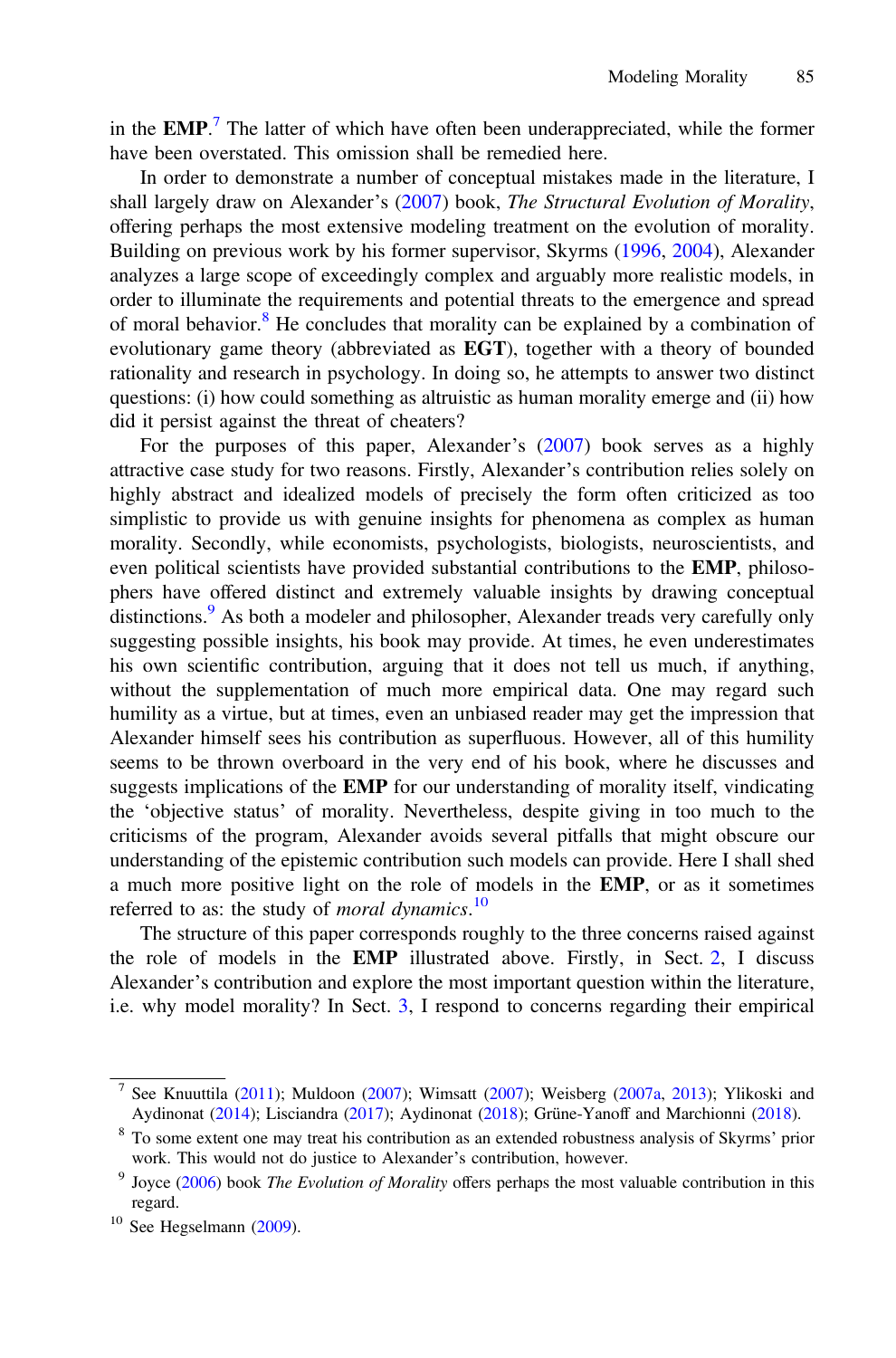<span id="page-3-0"></span>adequacy, before finally, in Sect. [4](#page-14-0), I cast doubt on the possibility of vindicating the objective status of moral norms via the EMP and conclude the discussion.

#### 2 Why Model Morality?

Evolutionary explanations of morality have been of scientific interest, since at least Darwin. Proto-Darwinian explanations, however, have been around for a long time. As Hegselmann  $(2009)$  $(2009)$  points out, the **EMP** has a long scientific tradition going back as far as ancient Greece. Protagoras, in one of Plato's dialogues, provides perhaps the first scientific explanation of morality as a set of norms and enforcement agencies being an invention of humanity to escape a Hobbesian state of nature.<sup>11</sup> Couched in terms of a myth, we may treat this as a mere just-so story. Much later, David Hume came astonishingly close to providing a Darwinian explanation of morality himself.<sup>12</sup> Hegselmann and Will ([2013\)](#page-17-0) determine four key components to Hume's proto Darwinian account: a pre-societal human nature with confined generosity, the invention of artificial values to be reinforced and internalized through approval and disapproval of others, division of labour reaping the benefits of cooperation and trust and the "invention of central authorities that monitor, enforce, and eventually punish behaviour" (p. 186) already much more sophisticated but still similar to the myth of Prometheus and Epimetheus told by Protagoras. These accounts, a mere story and myth in the case of Protagoras and in the case of Hume an informal suggestion of a how-possibly explanation leave much to be desired, but they were, nevertheless, the best explanations available at the time. Luckily it didn't take two millennia for the next advancement. Joyce ([2006\)](#page-18-0) in his book The Evolution of Morality, argues that "less than a century after Hume's death, Darwin delivered the means for pushing the inquiry into human morality further" (p. 228) filling out a gap Hume could only describe as nature. Charles Darwin, of course, himself suggested that the origin of morality can be explained with his theory:

It may be well first to premise that I do not wish to maintain that any strictly social animal, if its intellectual faculties were to become as active and as highly developed as in man, would acquire exactly the same moral sense as ours. In the same manner as various animals have some sense of beauty, though they admire widely different objects, so they might have a sense of right and wrong, though led by it to follow widely different lines of conduct. If, for instance, to take an extreme case, men were reared under precisely the same condition as hive-bees, there can hardly be a doubt that our unmarried females would, like the worker-bees, think it a sacred duty to kill their brothers, and mothers would strive to kill their fertile daughters; and no one would think of interfering. Nevertheless, the bee, or any other social animal, would gain in our supposed case, as it appears to me, some feeling of right or wrong, or a conscience. (1879, p. 67)

This, of course, is still, 'just' a how-possibly explanation or as critics like to call them a just-so story. It should be clear that from Protagoras over Hume to Darwin,

 $\frac{11 \text{ Plato}}{(1961)}$  $\frac{11 \text{ Plato}}{(1961)}$  $\frac{11 \text{ Plato}}{(1961)}$ . Protagoras. In: Hamilton E, Huntington C (eds) The collected dialogues of Plato. Princeton University Press, Princeton.

 $12$  Hume [\(1998](#page-18-0)). An enquiry concerning the principles of morals (ed by Beauchamp TL). Oxford University Press, Oxford.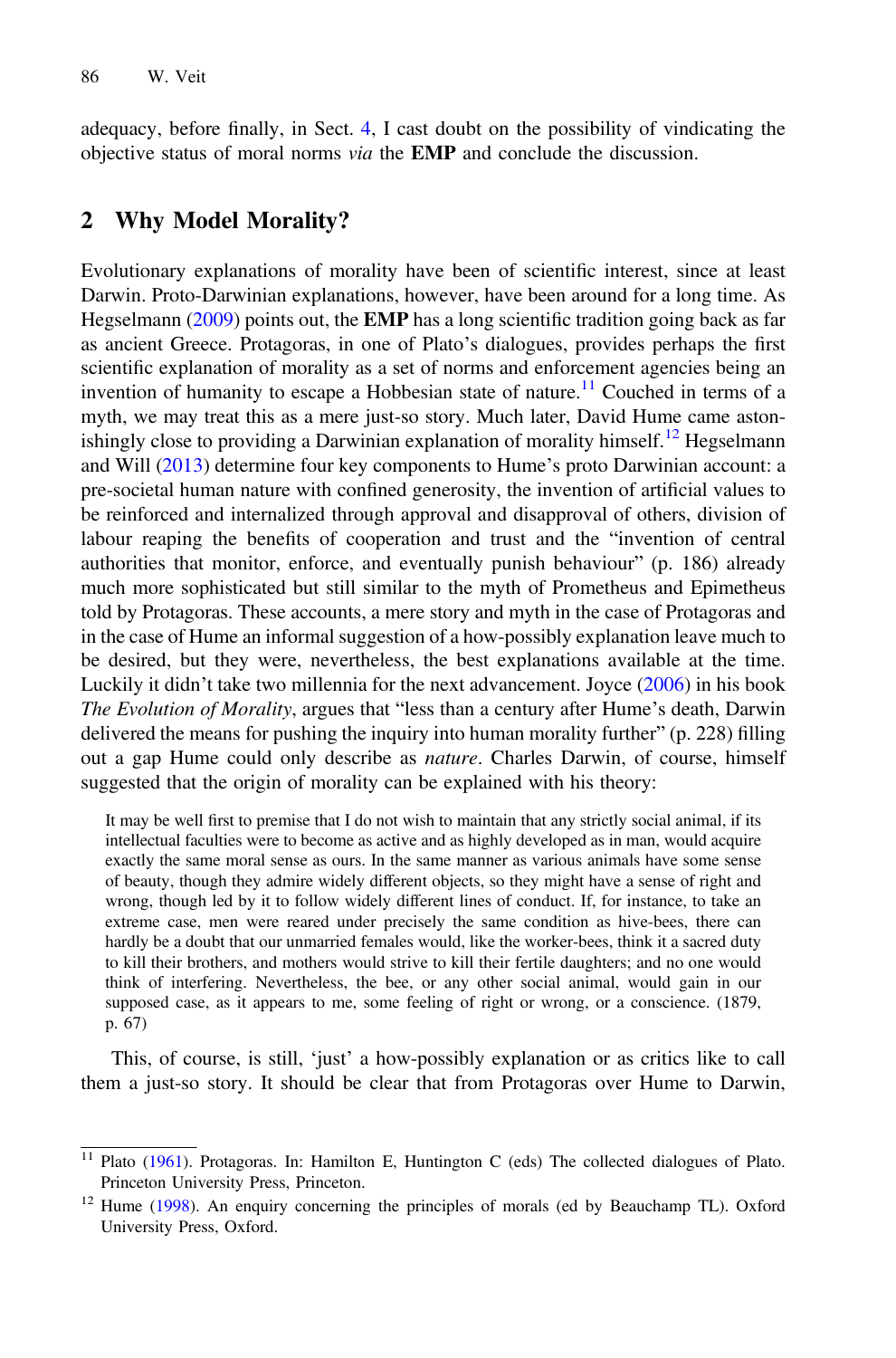significant improvements in the explanation of morality have been made with more and more gaps being closed. Explanations come in degrees, and this research program is providing better and better explanations, and perhaps the best for the moment. Unfortunately, it took a while until informal evolutionary explanations resting on the good for the species were replaced with formal EGT models showing that the origin of moral behavior is not much of a mystery after all. Skyrms [\(1996](#page-18-0)) was the first to apply evolutionary game theory to unpack Hume's account in a formal manner, with others following in the creation of new models and simulations.<sup>13</sup> These sets of models strengthen our confidence that morality could have evolved in a way envisioned by Hume and Darwin, providing considerable explanatory power, even though empirical work has, hitherto, been largely left out of the picture.<sup>14</sup> Even the work of moral philosophers in this Humean research program has been very empirical and guided by science trying to unpack the idea of morality being a mere artefact (see Mackie [1977;](#page-18-0) Joyce [2001,](#page-18-0) [2006\)](#page-18-0) being a case in point for the division of labor between philosophers, modelers and empirical researchers. Modelers such as Skyrms simply continue an old philosophical school of thought with the modern tools of science, a move that ought to be encouraged.

Before engaging in a more detailed analysis of our case study, i.e. the models Alexander ([2007\)](#page-16-0) provides, I shall take on his last chapter titled "Philosophical reflections" where he explores the philosophical implications of his models. Though the appearance of moral behavior in Alexander's models is rather robust and remains stable even in the face of defectors, more he argues needs to be said in order to draw inferences about human morality. Quoting Philip Kitcher, Alexander ([2007,](#page-16-0) p. 267) highlights a general problem for evolutionary explanations of morality:

[I]t's important to demonstrate that the forms of behaviour that accord with our sense of justice and morality can originate and be maintained under natural selection. Yet we should also be aware that the demonstration doesn't necessarily account for the superstructure of concepts and principles in terms of which we appraise those forms of behaviour (Kitcher [1999](#page-18-0)).

In response, Alexander introduces a distinction between "thinly" and "thickly" conforming to morality. Though an individual's action may conform thinly with morality, e.g. fair sharing, the individual may fail "to hold sufficiently many of the beliefs, intentions, preferences, and desires to warrant the application of the term ['] moral['] to his or her action" (2007, p. 268). In contrast, thickly conforming to morality satisfies sufficiently many of these conditions. If someone acts 'morally' out of purely selfish reasons, we may not want to call such behavior moral, e.g. someone giving to the poor in order to improve their reputation. Akin to Kant, it is the distinction between behavior in compliance with morality or acting out of the right, i.e. moral reasons.

When evolutionary game theory models are used to simulate the emergence and persistence of moral behavior we only observe the "frequencies and distribution of strategies and, perhaps, other relevant properties" (Alexander [2007,](#page-16-0) p. 270). What is lacking here is the role of psychology, perhaps even neuroscience, in the production of such moral behavior. Even if we allow for very complex strategies, such as those

 $\frac{13}{13}$  See Alexander [\(2007\)](#page-16-0); Hegselmann and Will ([2010,](#page-17-0) [2013\)](#page-17-0).

 $14$  See also O'Connor ([forthcoming\)](#page-18-0).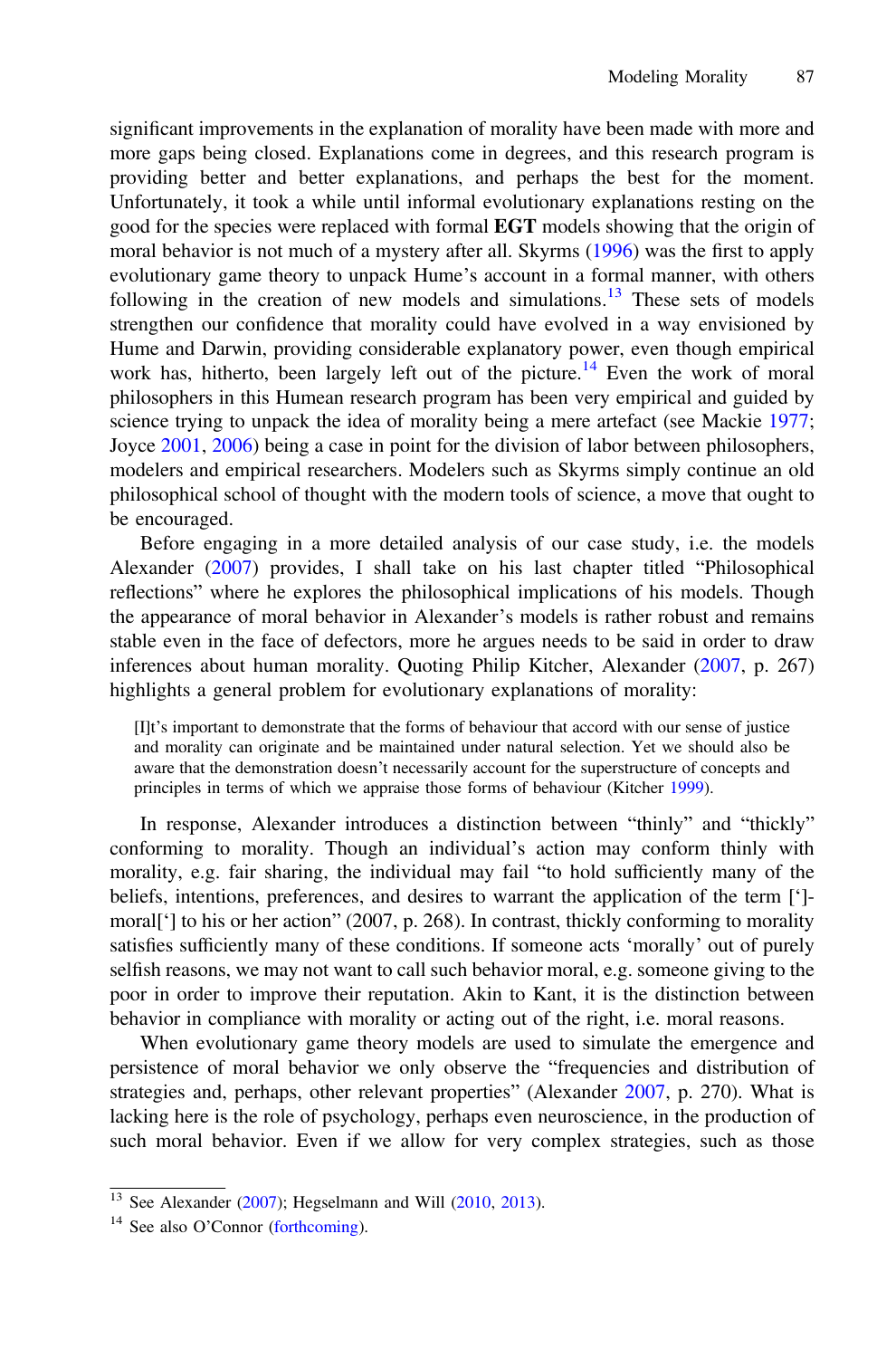submitted to Axelrod's ([1984\)](#page-16-0) computer tournament, they still allow for a purely behavioral interpretation.

This problem lies at the core of attempts to model the evolution of morality. Critics argue that a complete explanation for the evolution of morality requires an understanding of the internal psychological mechanisms that produce such moral behavior. Alexander concedes to this criticism, suggesting to enrich these models with "nonstrategic, psychological elements" (p. 273). He grants that **EGT** alone is not sufficient for an evolutionary explanation of morality, but that "together with experimental psychology and recent work in the theory of bounded rationality […] some of the structure and content of our moral theories" can be explained "by working in tandem"  $(p. 274)$ . This position, of course, is a much weaker one than to claim that **EGT** alone could provide genuine insights into the origins of morality.

But even if, as I suggest, EGT might be sufficient to explain much of our moral behavior, Alexander aims at more. First of all, as Kitcher suggests, evolutionary game theory enables the important identification of behavior that maximizes long-run expected utility or fitness. A second step then is required to explain the motivational structures which are "actually *producing* this behavior in boundedly rational individuals" (2007, p. 275). Here Alexander identifies two mechanisms. First, the moral sentiments bringing about motivation to act, and secondly, moral theories instructing us "how to act once we have been motivated to do so" (275). Therefore, Alexander argues, it is precisely because we are boundedly rational that the "outcome produced by acting in accordance with moral theory are such that they tend to maximize our expected utility over the lifetime of the individual" (p. 275). Rationality requires us to rely on heuristics, and these luckily, according to Alexander, are often moral heuristics such as a fair split and cooperation. $15$ 

In analyzing the influence of moral heuristics on our thinking, Alexander, based on a distinction by Sadrieh et al. ([2001\)](#page-18-0), discusses three separate roles that moral heuristics play in our thinking. Firstly, moral heuristics limit our set of options, e.g. not even considering to poison the dog of our neighbor, even though his barking may disturbs one's sleep. Secondly, moral heuristics guide our information search, i.e. what we need to consider before making a judgement. Thirdly, but closely related to the second point, moral heuristics "tell us when to terminate an information search" (p. 277). When we find out that someone killed a human infant for fun, it is sufficient for a moral judgement regardless of any additional information. Dennett ([1996a](#page-17-0), [b](#page-17-0)) has defended a similar position on moral judgements, calling them *conversation-stoppers* for otherwise costly debates. Relatedly, Alexander makes the rather contentious claim, that though we use moral reasoning, moral theories have their form precisely because they track "long-run expected utility" (p. 278). The key to the evolution of morality he argues "lies in the fact that we all face repeated interpersonal decision problems – of many types – in socially structured environments" (p. 278), hence the *structural* evolution of morality.

As "the science of morality is only in its infancy" (p. 281) there must remain some unanswered questions in our current explanation, however and I agree here with

<sup>&</sup>lt;sup>15</sup> See Veit et al. [\(forthcoming](#page-19-0)) for an analysis of the 'Rationale of Rationalization'.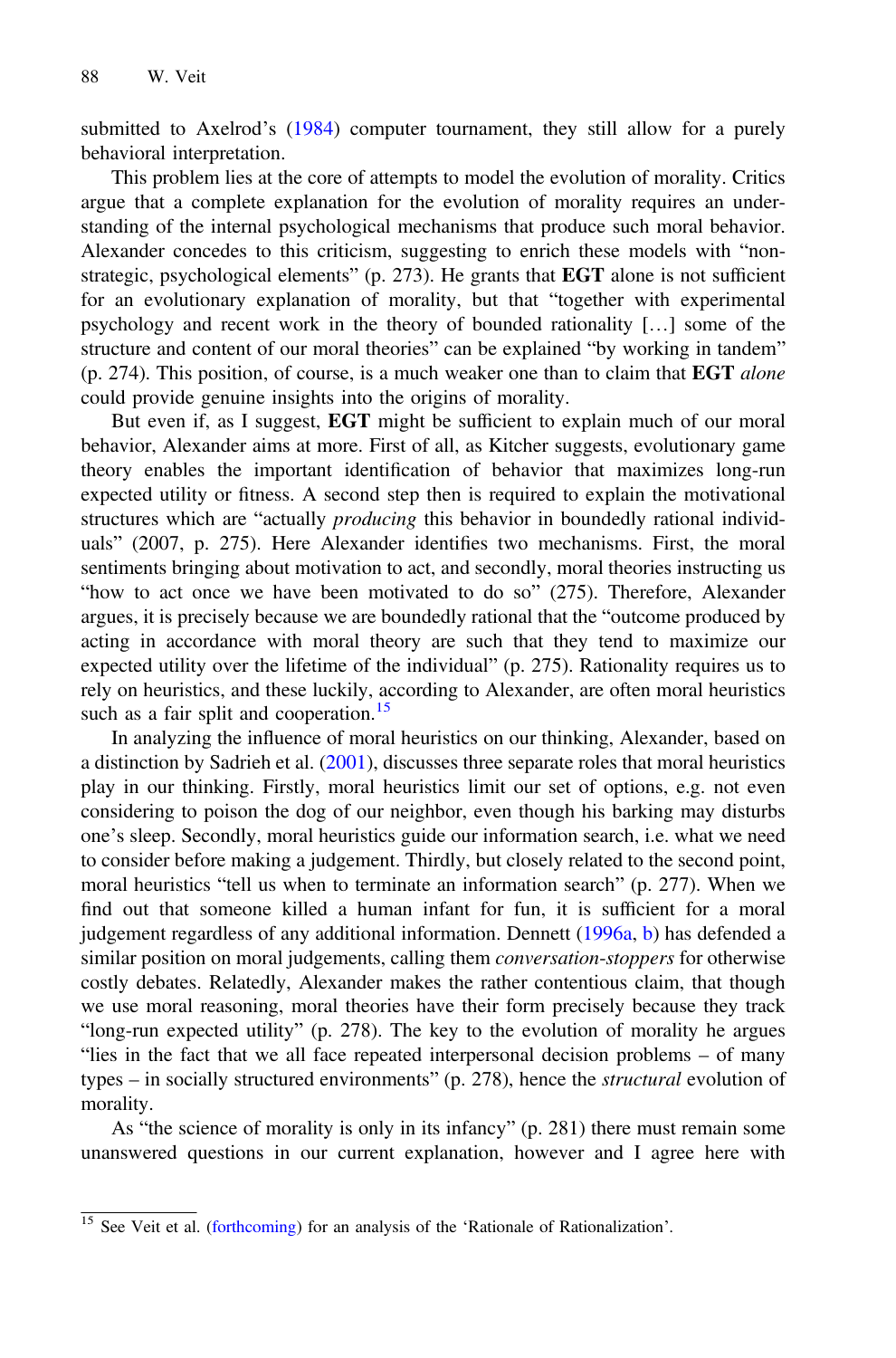Alexander, this "is no reason why we should not make the attempt" (p. 282). Akin to primates, evolution equipped us with "emotions and other cognitive machinery" (p. 284), in order to solve interdependent decision problems, such as those arising in the prisoner's dilemma, the stag hunt, and the divide the cake game. Rosenberg makes a similar argument and extends it to love, as the "solution to a strategic interaction problem" (2011, p. 3). Analogously, the mere fact that love is an evolved response does not have to undermine our conviction that the feelings and intentions associated with it are not genuine or worthy of pursuit. The same may hold for morality. Emotions and our cognitive machinery is the raw material evolution had to use in order to solve more complex problems humans were increasingly facing, e.g. trust and the introduction of property rights.<sup>16</sup> With the evolution of language, this arms race in human evolution could only gain speed. We do not know yet which of our moral attitudes are hard-wired and which are culturally acquired, but that is obviously no reason not to ask the question. As we shall see, many of the EGT models used by Alexander, Skyrms, and others allow for both a cultural and biological interpretation. As cultural evolution operates at a much higher speed; however, many modelers such as Alexander [\(2007](#page-16-0)) give them a cultural interpretation.

Establishing the motivation for his models, Alexander henceforth, turns to the evidential support for evolutionary explanations of morality, in order to turn them into more than 'just-so stories', i.e. evolutionary explanations without empirical evidence. Evolutionary explanations are often faced with the criticism of providing nothing more than 'just-so stories', i.e. historical accounts without any empirical evidence in their favour. For Charles Darwin, it was very important to collect plentiful evidence for his theory of natural selection and biologists to this day continue to accumulate corroborating evidence. However, when biologists try to explain the occurrence of a certain behavior or a phenotype in general, they often start by hypothesizing how the trait could be adaptive. This research program is often criticized as a sort of *Panglossian adaptationism*, i.e. assuming the adaptiveness of a trait without further evidence.<sup>17</sup> Though Alexander only considers two experiments, (see Yaari and Bar-Hillel [1984;](#page-19-0) Binmore et al. [1993](#page-16-0)), they are highly suggestive that our conception of fairness is somewhat flexible and strongly correlates with the outcomes our own group receives. Though a philosophical review of the vast literature on moral experiments should be undertaken, it is beyond the scope and purpose of this paper, which is merely concerned with attempts to model morality.<sup>18</sup> Nevertheless, the just-so story critique has evolved into a term of abuse used against all kinds of model-based explanations. In this paper, I shall attempt to argue against this commonplace treatment and highlight the wealth and diversity models can provide in the EMP.

Though brought up as a game theorist, Alexander recognizes the weakness in the assumptions of standard rational choice theory. In order to avoid charges of unrealisticness, Alexander's models for the evolution of moral behavior make no strong

<sup>&</sup>lt;sup>16</sup> Here the often drawn distinction between biological and psychological altruism plays an important role.

<sup>&</sup>lt;sup>17</sup> See Gould and Lewontin 1979 for their famous critique of adaptationism.

<sup>&</sup>lt;sup>18</sup> See Kagel and Roth [\(1998](#page-18-0)) for an overview of such studies in experimental economics.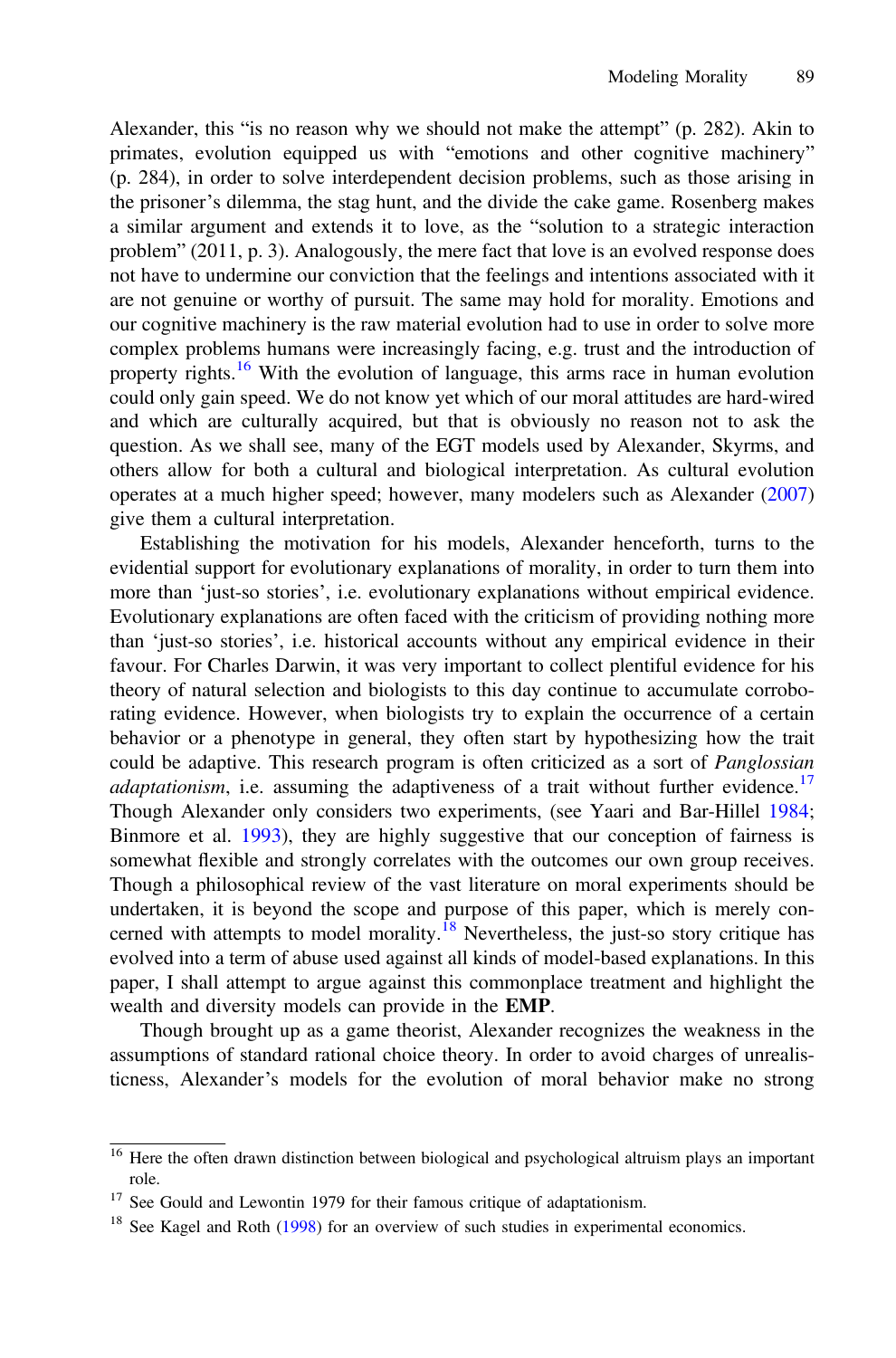rationality assumptions; rather he uses models of bounded rationality combined with evolutionary game theory to account for the evolution of morality. Sugden anticipated as much in a paper on the evolutionary turn in game theory stating that the "theory of human behaviour that underlies the evolutionary approach is fundamentally different from that which is used in classical game theory" ([2001,](#page-18-0) p. 127), with far less contestable rationality assumptions, though similar in their mathematical formulation. In short: Alexander treats bounded rationality theory as descriptively superior to standard rational choice theory.

However, with the threat of only providing so-called *just-so stories*, evolutionary explanations, in general, are often dismissed by pointing to the multiplicity of evolutionary accounts we could give for the appearance of a phenomenon. These objections, however, miss the mark when they supposed to show that evolution plays no part in explaining morality. Alexander's former supervisor, Brian Skyrms, himself working on the evolution of social norms makes this criticism of just-so story charges explicit: "Why have norms of fairness not been eliminated by the process of evolution? […] How then could norms of fairness, of the kind observed in the ultimatum game, have evolved?" (1996, p. 28). In this section, I argue that such criticism is highlighting something important that Sugden ([2000;](#page-19-0) [2009\)](#page-18-0) tries to capture in his work on modelbased explanations. Though very similar arguments have been made by Giere [\(1988](#page-17-0), [1999\)](#page-17-0), Godfrey-Smith ([2006](#page-17-0)), Weisberg [\(2007b](#page-19-0), [2013\)](#page-19-0), and Levy (2011), Sugden's work serves as an elegant illustration of Alexander's aims for at least two reasons: (i) Sugden's account is partially motivated by evolutionary game theory models used in both economics and biology, and (ii) his 'credible world' terminology maps neatly onto the justifications, goals, and inferences Alexander is drawing himself.

Models, Sugden ([2000](#page-19-0), [2009\)](#page-18-0) argues are parallel worlds, artificially created, which can be used to draw inductive inferences to the real world. At least he argues, such is the practice in economics and biology. In both of these fields, phenomena are complex and can be multiply realized by different mechanisms. This is why, Sugden argues, we need induction to bridge the gap between the model world and the real world, even though he grants that this may seem unappealing to some philosophers. A model here, in virtue of its idealizations, is a sort of fictional entity that enables us to draw inductive inferences about the real world via similarity relations to the 'model world'. Hence, Sugden argues, modelers aim to create 'credible worlds' that we could imagine being real. It is not truth per se that is aimed for, but rather a sort of credibility that is deemed able to tell us something about the real world we live in. To do so modelers, are required to provide us with relevant similarities between what is happening in the model and what could be going on in the real world, perhaps requiring a sort of elaborative story or narrative linking the two. In the following, I argue that Alexander's contribution to the EMP consists in the construction of such 'credible worlds' from which we can draw inductive or abductive inferences to the real world.<sup>19</sup>

<sup>&</sup>lt;sup>19</sup> I treat abduction, i.e. inference to the best explanation, here similar to Sugden [\(2009](#page-18-0)) as a form of induction. Others do not share this view, instead arguing that eliminative induction is a form of IBE e.g. Aydinonat ([2007,](#page-16-0) [2008\)](#page-16-0). However, I have no bone to pick in this debate. What conception one holds does not impact the validity of the arguments presented here.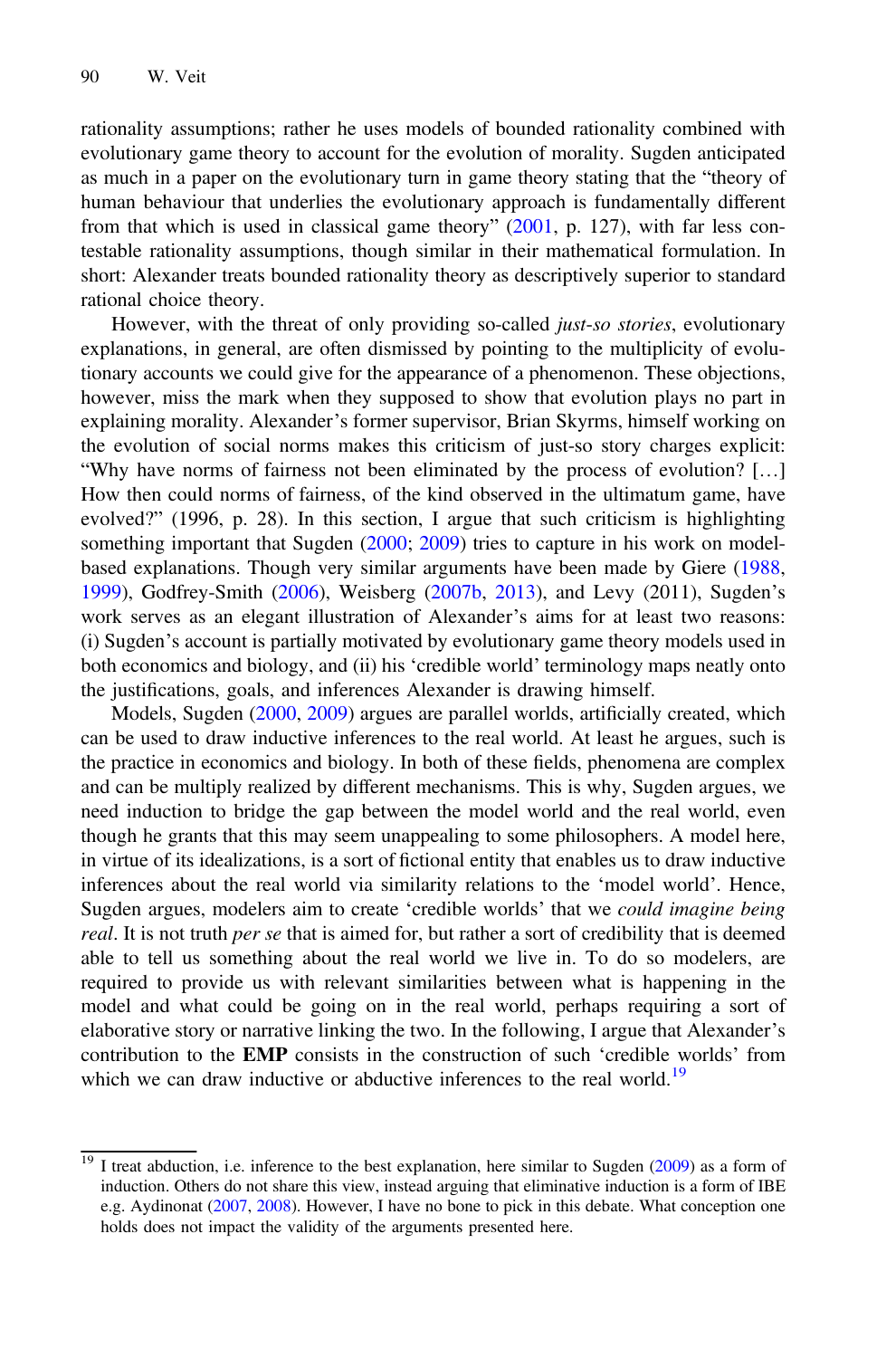<span id="page-8-0"></span>Analyzing the phenomena cooperation, trust, fairness and retribution, Alexander [\(2007](#page-16-0)) conducts his project by exploring different and increasingly complex models in which he wants to explore the evolution of morality.<sup>20</sup> He goes on to employ five models, i.e. replicator dynamics, lattice models, small-world networks, bounded-degree networks and dynamic networks each introducing more and more elaborate forms of population structure back into the picture and increasing the realism of his models. He analyses four different dimensions of morality, i.e. cooperation, trust, fairness and retribution amounting to a set of twenty models, each having their robustness tested in several iterations. Each of these models alone seems to tell us very little about the real world. Taken together, however, this extensive set of robust models supports Alexander's assertion that population structure plays a very important role in the evolution of morality.

First, he starts with a simple model used in evolutionary biology and increasingly the social sciences, i.e. the replicator dynamics. As already alluded to, EGT allows for both biological and cultural interpretations explaining the interdisciplinary interest in EGT. While the biological form of these models treats replication as (biological) inheritance, replication has to be interpreted as some form learning or imitation in a cultural setting. Replicator dynamics (RD) are an attempt to model the relative changes of strategies in a population. Again, these can be either instantiated biologically or culturally. Strategies with higher fitness than the population average prosper and increase their share in the population, while those with lower fitness are driven to extinction. RD in the biological setting are thus an attempt to model the dynamics of reproduction and natural selection. The following is the continuous replicator dynamics equation:

$$
\frac{dx_i}{dt} = [u(i, x) - u(x, x)] * x_i \quad \text{(Weibull, 1995, p. 72)} \tag{1}
$$

In each round individual strategies, i increase their share within a population linear to their success  $u(i, x)$  compared to the average fitness  $u(x, x)$  in the population. Just as the evolutionary stable strategy (ESS) familiar from earlier evolutionary game theory models, RD assume infinite population size or at least infinite divisibility and random interaction. These idealizations allow us to analyze the frequency-dependent success of different strategies, whether they are biologically or culturally transmitted. Though he intends his project to model the cultural evolution of morality, he grants that replicator dynamics leave it open whether the strategies are genetically or culturally transmitted. Let us consider Alexander's first example and the most-analysed game in game theory: the Prisoner's Dilemma.

|                                     | Cooperate Defect |   |
|-------------------------------------|------------------|---|
| Cooperate (Lie Low) $\vert R \vert$ |                  |   |
| Defect (Anticipate)                 |                  | P |

Table 1. The payoff matrix for the Prisoner's Dilemma

 $\frac{20}{20}$  See Gelfert ([2016\)](#page-17-0) for a recent discussion of the various exploratory functions of models.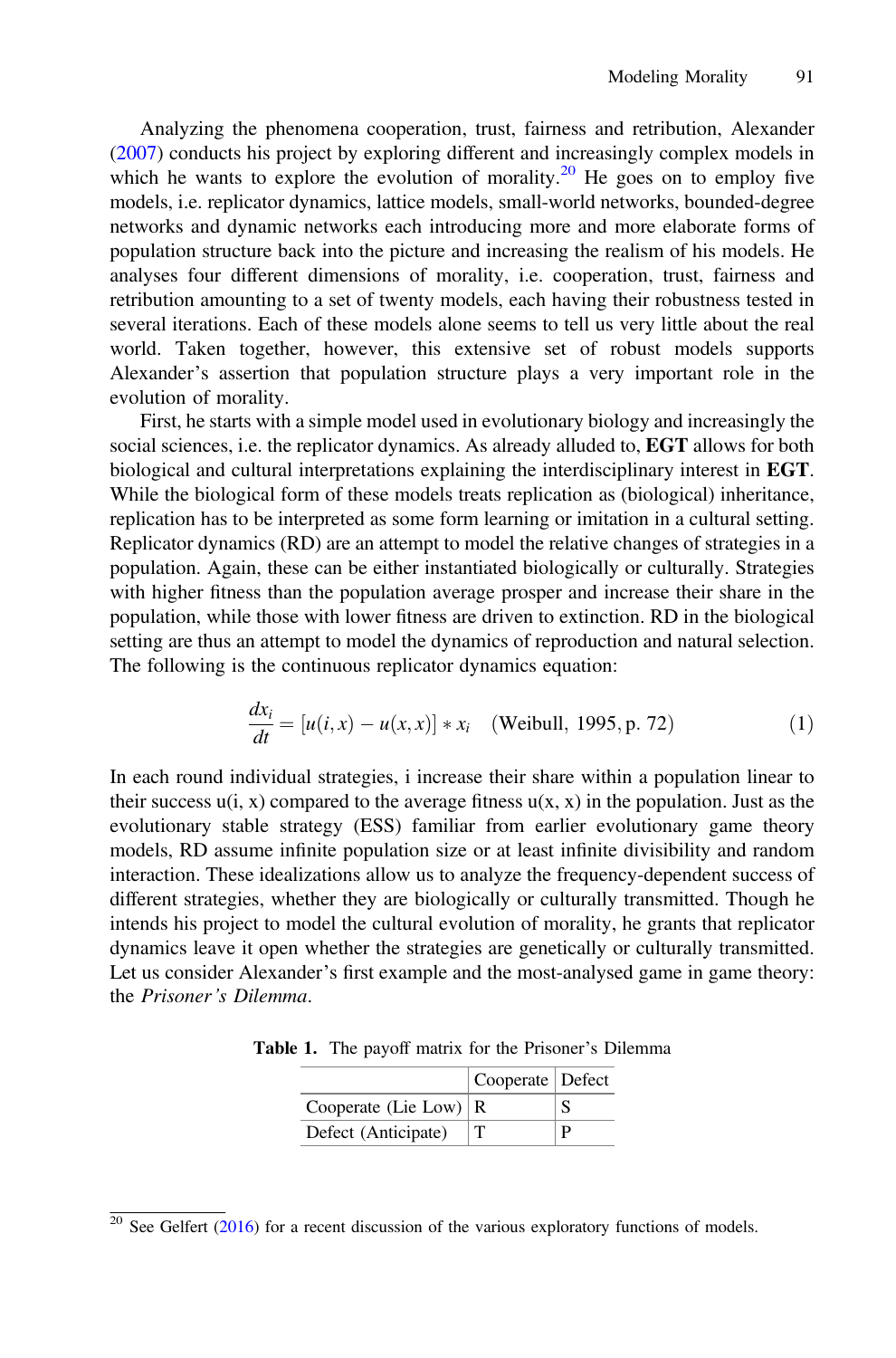In the *Prisoner's Dilemma*, there is only one NE, i.e. Defect, Defect. This famous game can be traced back to Hobbes [\(1651](#page-17-0)), who argued that a powerful leader is required to escape the state of nature, i.e. collective defection. In fact, his name is mentioned over twenty times in Alexander's book, pointing to the long tradition of the EMP. In Table [1,](#page-8-0) T is "temptation", i.e. the value tempting defection, R is the "reward" of joint cooperation, P is "punishment" as both receive a lower payoffs then they would have gotten if both had cooperated, and S is the "sucker's" payoff where a cooperator is exploited (2007, p. 55). The payoffs are ordered as follows  $T > R > P > S$ with the additional condition that  $T + S/2$  is smaller than R. The ESS here coincides with the strict Nash Equilibrium  $(NE)^{21}$  predicting mutual defection. Using replicator dynamics to model the evolutionary trajectory shows that co-operators are quickly driven to extinction, with defectors taking over the population.

As his book is called The Structural Evolution of Morality, Alexander is aware that human societies are more complex and that we need to account for the social structure of society in order make these models more credible. In fact, when population structure is introduced, and interactions are no longer entirely random, making it possible for cooperators to group together, cooperation can persist and evolve. Therefore he moves on to explore agent-based models, i.e. lattice models, small-world networks, boundeddegree networks and dynamic networks, where agents can choose with whom to interact. Increasing the complexity in his models serves then two purposes: on the one hand the goal is (i) to ensure robustness, i.e. the stability of the outcomes in the model under changes in the model and on the other hand (ii) to increase the credibility of the model, i.e. the likeliness of it telling us the true story about the evolution of morality. As Sugden says: "what we need in addition is some confidence that the production model is likely to do the job for which it has been designed – that it is likely to explain real-world phenomena" (2000, p. 11), and this is Alexander's stronger aim: the prevision of a *how actual* explanation.<sup>22</sup> Let me therefore, now tackle these two purposes in succession.

Looking at robustness first, Alexander claims that the results in his models are sufficiently robust to suggest that moral behavior can emerge and remain stable in a population of boundedly rational agents. I agree with Kuorikiski and Lehtinen [\(2009](#page-18-0)) that robustness analysis is somewhat implicit in Sugden's account of inductive infer- $\text{ence}^{23}$ , this, however, should be interpreted as a continuous inference from increasingly similar model worlds to their real-world counterpart. Robustness analysis and inductive inference are closely related and overlap in important respects, but Sugden is justified

 $\overline{21}$  The Nash Equilibrium introduced by John Nash, is the central, in fact, most important solution concept in Game Theory. The concept picks out a combination of strategies, i.e. one for each 'player' in the game, in which none of the players has an incentive to unilaterally deviate from his chosen strategy, while the strategies others have chosen remain fixed. In the Prisoner's Dilemma this classically leads to only one unique solution, i.e. mutual defection. Morality quickly suggests itself as an evolved social solution to such inefficient equilibria.

 $22$  I use how actual explanations in a modal sense, i.e. as a subset of how possibly explanations.

<sup>&</sup>lt;sup>23</sup> One may even treat robustness analysis as a necessary component of model-based science itself. Sometimes it is used in a very narrow sense, at other times quite broadly. See Lisciandra ([2017\)](#page-18-0) for a recent overview, but also Woodward [\(2006](#page-19-0))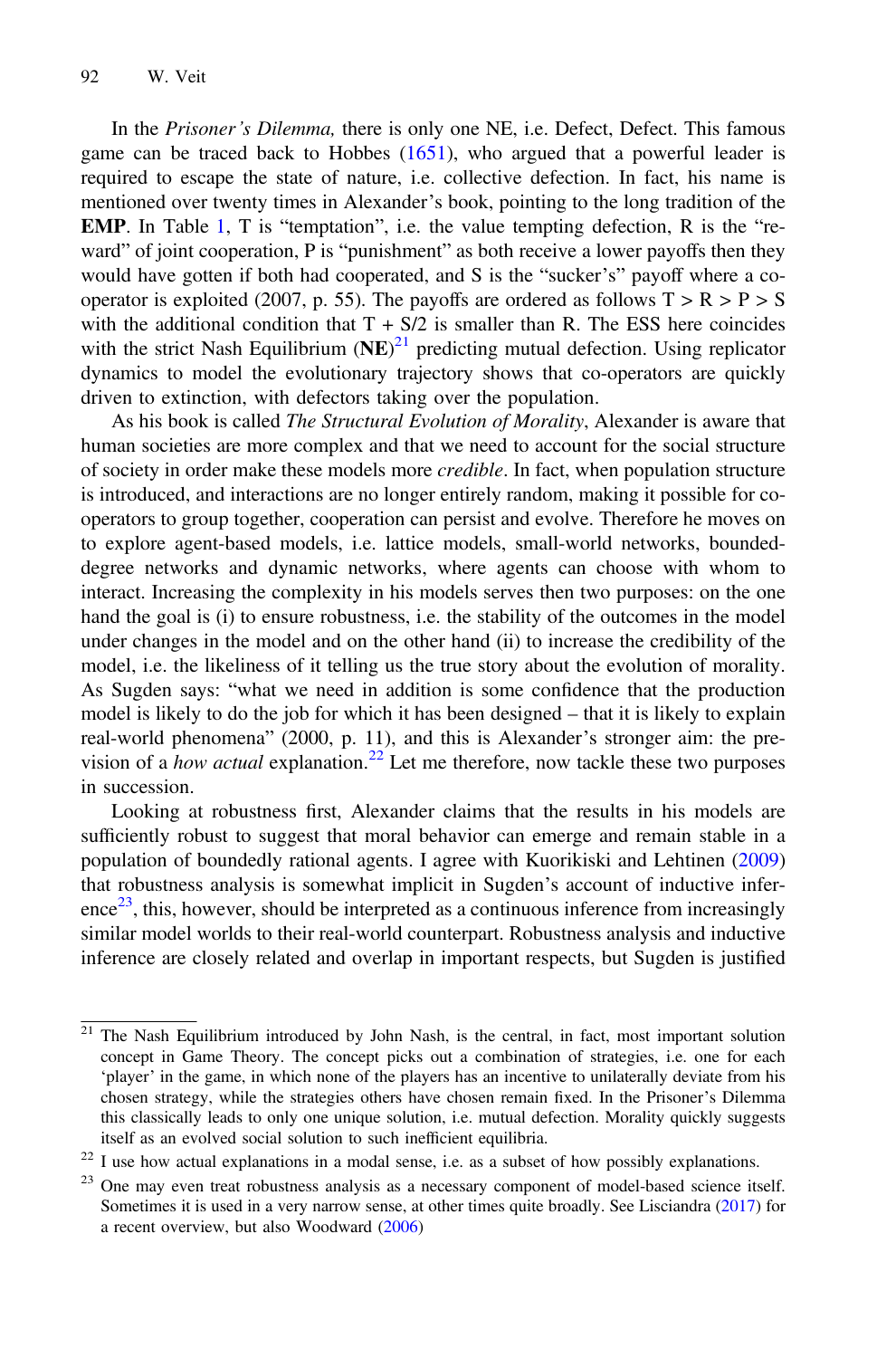in making a distinction on the grounds of their different epistemic properties. Robustness analysis increases internal validity for the model world, while this internal validity is a prerequisite for establishing external validity in the real world. When slightly changed alterations of the model are seen as the target themselves, this distinction breaks down. I take Levy  $(2011)$  $(2011)$  subtle criticism on the modeling literature on the evolution of morality, to target the tendency of not sufficiently distinguishing between these two distinct ways in which validity can be increased. Modelers such as Skyrms, Levy argues, take their models to establish external validity, when really only internal validity has been vindicated. I will say more about Levy's criticism in the next section on the empirical adequacy of these models.

When models are used to learn about human morality, Sugden [\(2009](#page-18-0)), Cartwright [\(2009](#page-17-0)) and others are correct in arguing that the purpose of models is to learn something about a real-world target system. Francesco Guala, argues that it is "necessary to investigate empirically which factors among those that may be causally relevant for the result are likely to be instantiated in the real world but are absent from the experiment (or vice versa)" [\(2005](#page-17-0), p. 157). This procedure of establishing external validity not only applies to inductive inference from the artificial experimental world to the real world but also to inductive inference from the artificial model world to the real world. In both cases, we want to draw inferences from highly idealized and abstract mechanisms to a causal mechanism operating in the real world. As several authors have recently pointed out, there are more important similarities than relevant differences between models and experiments, which makes it difficult to justify drawing any hard boundaries between the two. $24$ 

In order to gain confidence that Alexander's 'story' provides us with the actual explanation of human morality, requires more, especially evidence from psychology and neuroscience, in order to learn about the causal mechanism behind moral behavior. Even though our models are robust, this robustness in itself only tells us something about the evolution of moral behavior in the model, i.e. unless relevant similarities obtain between the real and the model world. Sugden argues that "a transition has to be made from a particular hypothesis, which has been shown to be true in the model world, to a general hypothesis, which we can expect to be true in the real world too" (2000, p. 19), i.e. inductive inference. Sugden explicates three such inductive schemata, explanation, prediction and abduction. For the purpose of this paper, only his explanation schema is relevant:

- $E1$  in the model world, R is caused by F.
- E2 F operates in the real world.
- E3 R occurs in the real world.
- Therefore, there is a reason to believe:
- $E4 in$  the real world, R is caused by F. (2000, p. 12)

The phenomena R in question is the emergence and stability of moral behavior. Though Alexander explicitly wants to explain more, i.e. the emergence and stability of morality, we shall first consider whether these models can explain 'moral' behavior.

 $24$  See Mäki ([2005\)](#page-18-0) and Parke ([2014\)](#page-18-0)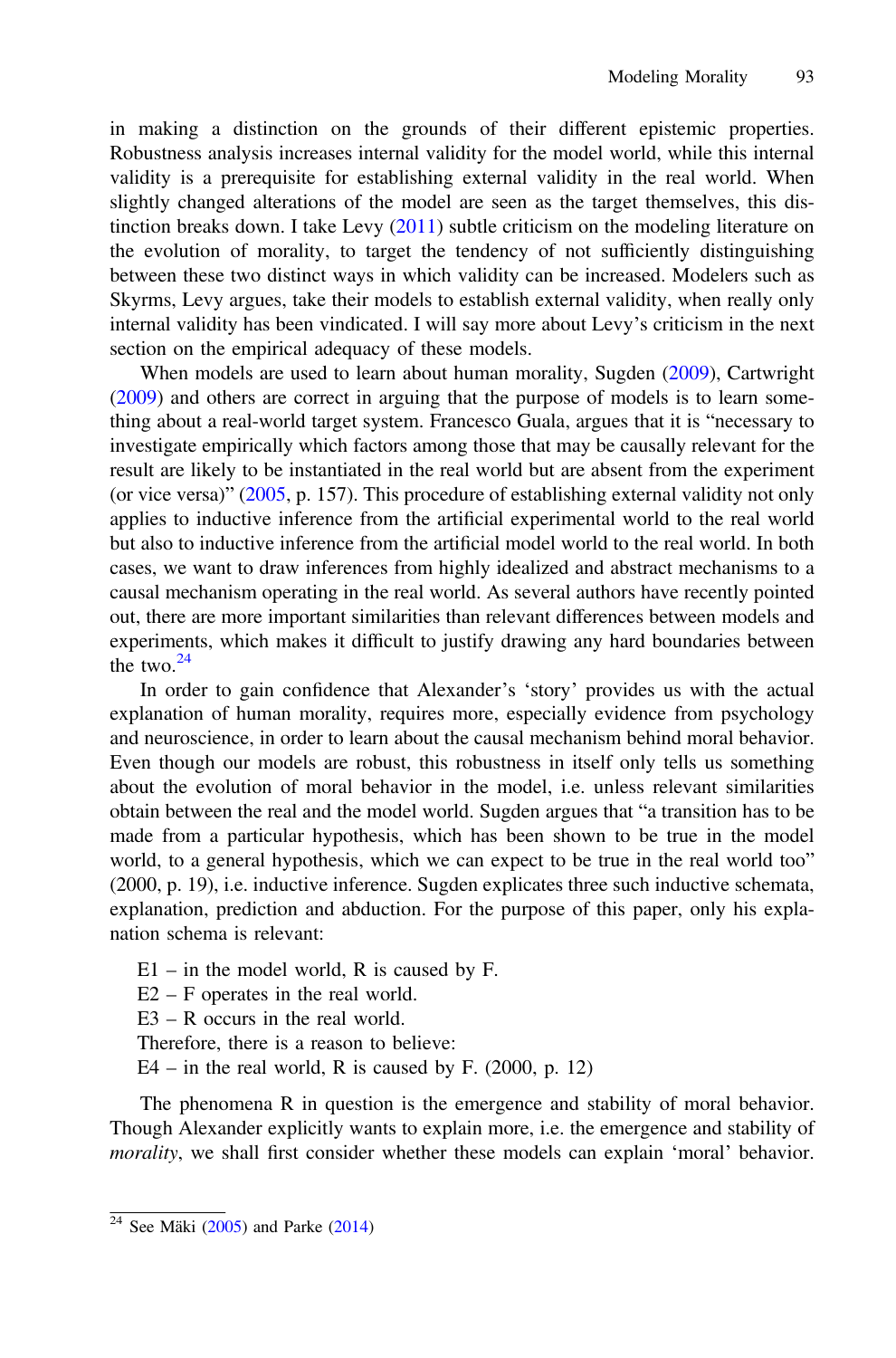What we need to establish in order to make justified inductive inferences, *i.e.* extrapolation, from the model world to the real world are relevant similarities. While the relevant set of causal factors in the model, i.e. cultural evolution, do operate in the real world this may be an unavoidable feature of generalized theories. When Sugden speaks of a model's *credibility* he is not talking about their literal truth, but *truth*likeness, a description of "how the world could be" (2000, p. 24), a credible counterfactual world. For a model world to achieve this kind of credibility, it needs to cohere with the causal processes we know to be operating in the real world. The agents postulated in our model need to be in a relevant sense like real agents in our world. By using evolutionary game theory and bounded rationality models, Alexander intends to trump the standard rational choice theory models in virtue of credibility. Drawing inferences from his models, therefore, he argues is at least inductively more justified than standard game theory explanations for the evolution of morality. This concession, however, is unlikely to convince many critics of rational choice theory.

However, if standard rational choice models are justified, his models should be justified by extension in virtue of their enhanced credibility. If the standard models fail to achieve credibility or rather external validity, we need some further argument, to see how Alexander's models are explanatory. When Alexander moves from the simple replicator dynamics to lattice models, he is continuing his quest for a more credible model world. Here we drop the unrealistic assumption of random interaction in an infinitely sized population for a one-dimensional lattice in which everyone has two neighbors to interact with. Secondly, Alexander analyzes how different learning rules change the strategy dynamics in his models, all of which are rather simple but perhaps better capture the actual strategy changes in human agents. As the assumption of only interacting with two neighbors is highly unrealistic in itself, Alexander moves to smallworld networks where some agents have an additional interaction possibility by being connected over a bridge. Further increasing credibility, Alexander moves to boundeddegree networks where every agent has a certain number of connections i between k (min) and k(max). Here connections need not be neighbors and are randomly assigned, creating networks that look fairly similar to interaction networks in the real world. However, humans obviously do not choose with whom to interact entirely at random. When we encounter someone who cheats in a cooperative endeavor we will try to avoid them and interact with someone else next time. Alexander draws on Skyrms and Pemantle ([2000\)](#page-18-0) model of social network formation in order to model changing interaction frequencies. Without going into the specifics and intricacies of each of these models, they illustrate an important point: Alexander's book follows the modeling strategy of first ensuring robustness and internal validity, before moving on to more credible model worlds that gain complexity and inferential power. The latter approach must, of course, be closely related to empirical research into morality, most importantly, perhaps moral psychology.

Robert Sugden's account of modeling is justified in virtue of being a naturalistic, pragmatic account of the actual scientific modeling practice. Models are successful in explaining but do so by induction. Therefore, we should accept induction as a valid principle in the modelers toolkit, "however problematic [that] may be for professional logicians" (2009, p. 19). In a research paper on the evolutionary turn in game theory, Sugden writes: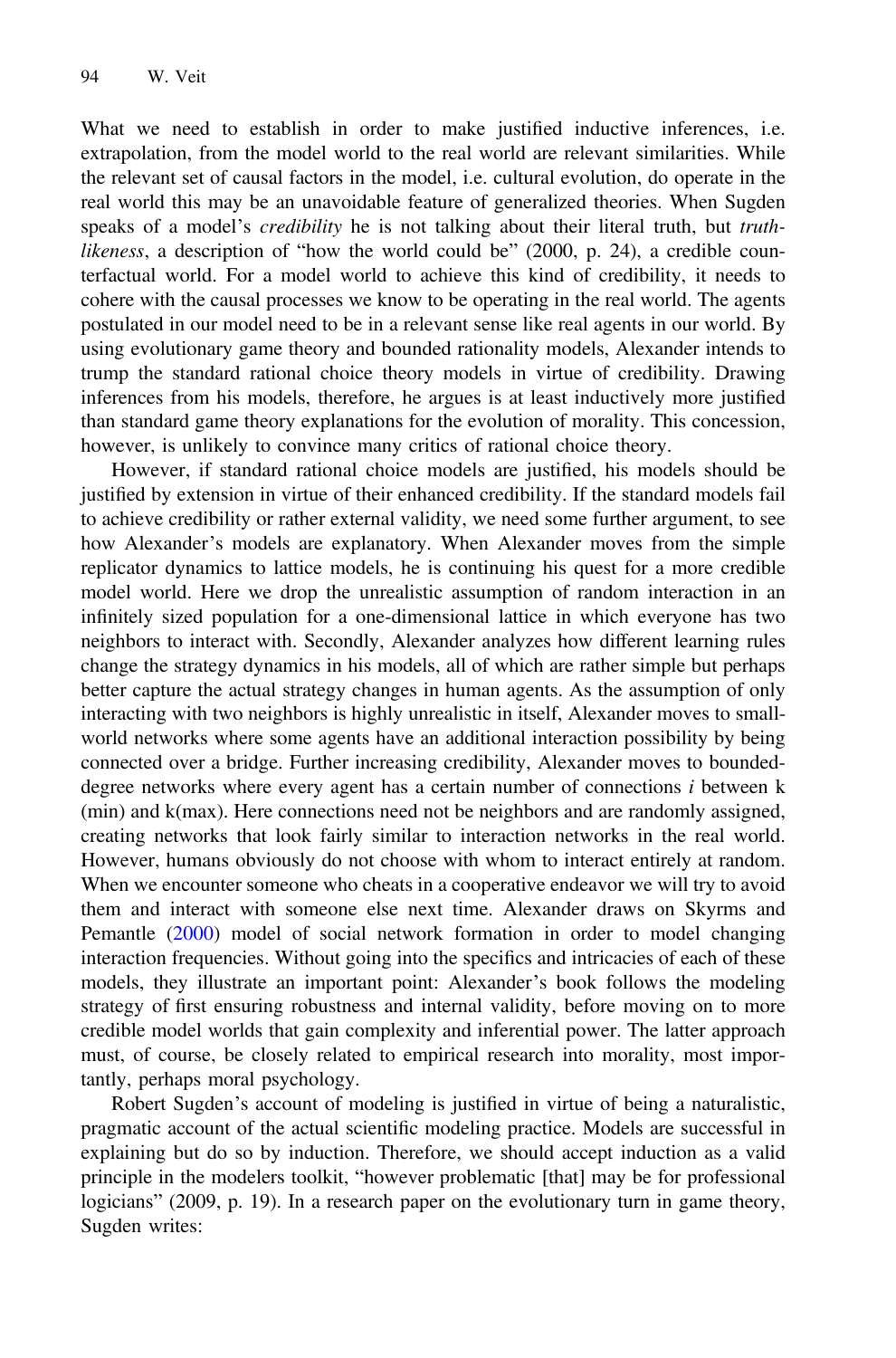<span id="page-12-0"></span>Evolutionary game theory is still in its infancy. A genuinely evolutionary approach to economic explanation has an enormous amount to offer; biology really is a much better role model for economics than is physics. I just hope that economists will come to see the need to emulate the empirical research methods of biology and not just its mathematical techniques. (2001, p. 128)

Alexander doesn't fall into this trap, for he only sees his mathematical models as a subset of the necessary steps towards a genuine explanation for the evolution of morality. This is where empirical evidence needs to be accumulated, and studies conducted, analyzing development psychology with respect to social norms. Alexander's work, however, guides the way for such empirical research and theory testing to commence, in a field that is still nebulous and wide. How to move from robust EGT models to the real world will be explored in the next section.

#### 3 Empirical Adequacy

The most sophisticated criticism of attempts to model the evolution of morality has recently been offered by Levy [\(2011](#page-18-0)). Rather than denying the importance of models, Levy argues that there are two distinct modes of inquiry in which indirect modeling can be used to study otherwise complex phenomena. Levy argues that the work of Skyrms, Alexander, and others is characterized by 'internal' progress, achieved within the model, rather than 'target-oriented' progress where we learn more directly about the target system itself. While Levy does not go as far as to argue that this strategy is pure conceptual exploration<sup>25</sup>, he suggests that it is "more conceptual in spirit" aimed at understanding the initial model itself (2011, p. 186). Target-oriented modeling, Levy argues, progresses by "incrementally adding causal information" primarily guided by considerations of empirical adequacy (p. 186). In contrast, models for the evolution of morality explore the "subtleties of a constructed set-up" with empirical adequacy only playing a minor role (p. 186).

Similarly, Sugden suggests that a "model cannot prove useful unless someone uses it, and whoever that person is, he or she will have to bridge the gap between model world and real world" (2009, p. 26). Though Alexander downplays the role of his models by saying that they alone cannot account for much, he suggests that jointly with theories of bounded rationality and research in psychology and economics we can get closer to the actual explanation of how morality evolved. This is the main motivation behind Sugden's [\(2000](#page-19-0), [2009\)](#page-18-0) credible world account of modeling. If models were only about conceptual exploration and providing theorems, any mention of the real world and the relationship of the model to it would be nothing but telling a story to sell one's model. Levy ([2011\)](#page-18-0) suggests that this is what might be happening in the models provided by Skyrms and Alexander. However, as I shall argue, their modeling strategy of the evolution of moral norms explicitly acknowledges relevant real world factors and successively tries to increase the credibility of his models. In the following, I shall argue that EGT models can inform empirical research and vice-versa.

 $25$  See Hausman ([1992\)](#page-17-0).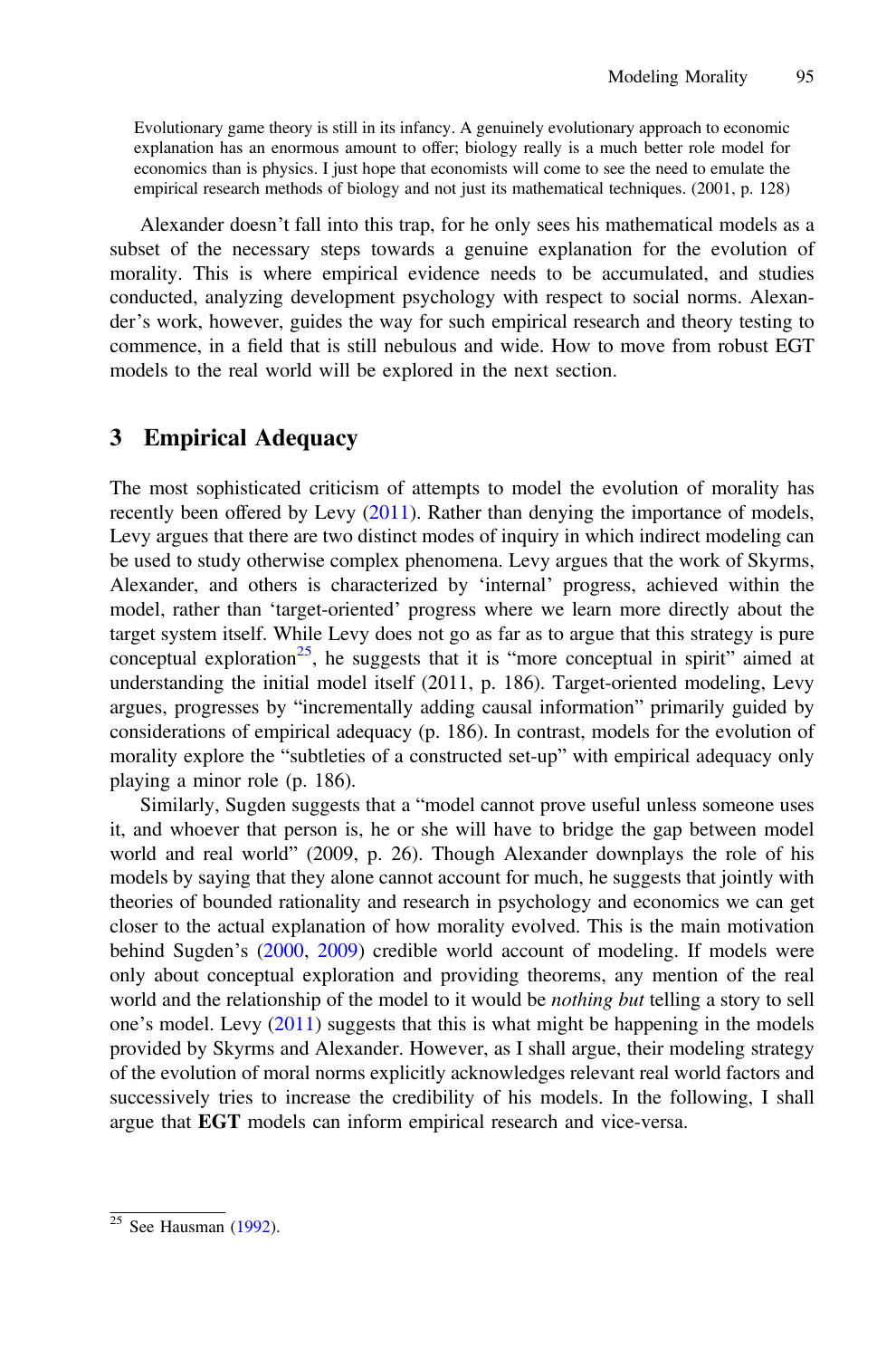Rosenberg and Linquist ([2005\)](#page-18-0) wrote a paper on evolutionary game theory models for cooperation and how to test them empirically, which will prove highly useful for this section. They argue that we can use archaeology, anthropology, primatology and even gene-sequencing to support EGT models. Supporting Alexander, they argue that human cooperation is too sophisticated, conditionalized and domain-general for it to be a genetically hardwired trait. What Alexander does not consider is potential geneculture co-evolution. But I take him to make a deliberately weaker claim, that even if it turns out that human morality is entirely cultural, his models will be useful. If we find empirical evidence for 'hard-wired' behavior than all the better for an evolutionary explanation of morality. However, in order to have a credible EGT model Rosenberg and Linquist argue already requires a lot of substantial assumptions, for example, emotion, reliable memories, a theory of (other) mind(s), language and imitation learning. Experiments in economics and psychology, often done in the form of games, can inform us about how humans act, and how a change in conditions changes human behavior. Such empirical work can then help the modeler to not only increase the credibility of his models but also to eliminate those models would tell a completely misguided story of the evolution of (human) morality.<sup>26</sup>

Rosenberg and Linquist provide the popular example of the big-game hunt hypothesis as an explanation for why humans started cooperating. They point out that the empirical data suggests that big-game hunter was an inferior strategy in comparison to gathering, not even granting the payoffs specified in a stag-hunt game. Though the big-game hunt hypothesis tells a nice story of why humans started to cooperate, we should treat it as even less than a 'just so story' because the evidence suggests that it is most likely false. As an alternative, they propose cooperative child-caring which interestingly also fits the mathematical description of a stag-hunt game. In light of empirical evidence, they argue that modelers should try to alter their stag-hunt models for trust by thinking about the potential payoffs of cooperative child-care rather than the payoffs of cooperative hunting.

Such is the nature of this enterprise: both modeling and empirical research can inform each other in a variety of ways. Though many models will be discarded, this leaves us with a much narrower set of how possible explanations and gets us closer to the actual one. They close their paper by stating that is "not for philosophers to speculate how this research once commenced will eventuate" (p. 156), but it is nevertheless necessary to bring in line the theoretical work done in evolutionary game theory with the empirical data from various field.<sup>27</sup> Otherwise, **EGT** models are nothing but conceptual exploration, and as Sugden points out, modelers should and can aim for more. Nevertheless, Hegselmann ([2009\)](#page-17-0) suggests caution against the hope that the "huge gap between macroscopic models of moral dynamics and the known variety of microscopic processes that seem to generate certain assumed overall effects" (p. 5689) can be bridged in the near future, if at all. Criticism directed against

 $\frac{26}{4}$  As Zollman ([2009\)](#page-19-0) points out in his review of Arnold 2008, models have directly inspired experimental work on the evolution of morality, e.g. Wedekind and Milinki ([2000\)](#page-19-0); Seinen and Schram ([2006\)](#page-18-0).

<sup>&</sup>lt;sup>27</sup> Similar arguments have recently been raised against the use of game theoretic tools to explain the evolution of multicellularity. See Veit ([2019a\)](#page-19-0).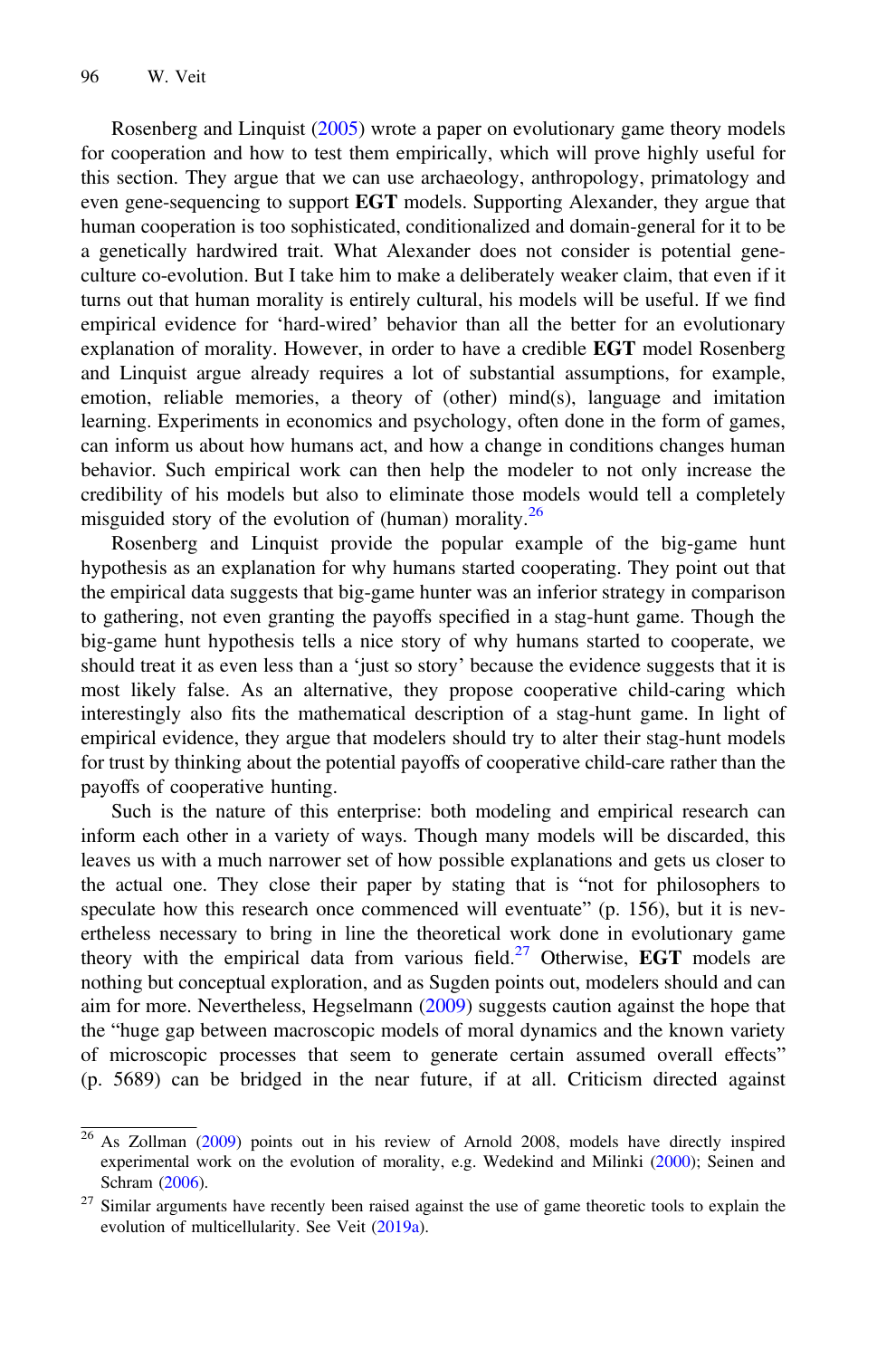<span id="page-14-0"></span>Alexander, stating that he failed to provide a complete explanation is not nearly as effective when a complete explanation is not reachable anyway. While we might consider Alexander's work as only one of the first steps in getting closer to a complete explanation of human morality, it remains an important step nonetheless. Though the empirical data is weak, or rather because of it, it is so important to combine the research results from different fields. Models, far from being a mere add-on to this research program, appear to be a necessary and integral part of the EMP, transforming it more and more into a science in its own right. Let me now conclude this discussion with the controversial debate whether such models have any impact on the moral status of morality.

### 4 Implications for the Moral Status of Morality

Alexander concludes that "evolutionary game theory, coupled with the theory of bounded rationality and recent experimental work bridging the gap between psychology and economics, provides what appears to be a radical restructuring of the foundations of moral theory" showing that the content of "moral theories are real and binding" (2007, p. 291), though their content is highly dependent on us and the structure of society. Alexander  $(2007)$  $(2007)$ , rather than providing an evolutionary debunking argument for morality, claims to provide an 'objective but relative' basis for morality in so far as he shows that the principles of morality are in the best long-term interest of everyone, a claim that may seem just as radical. This distinction is important as it is often treated anonymously; however, as I shall argue, Alexander goes one step too far when he treats the instrumental justification of morality as an epistemic justification.<sup>28</sup>

Due to the importance of population structure illustrated in his book, Alexander argues morality is necessarily relative to the structure of society. Morality, he argues, is objective but relative. This is an ambitious suggestion, standing in stark contrast to the careful conclusions Alexander has drawn in the rest of his book, and hence deserves closer inspection. Unlike Joyce  $(2001, 2006)$  $(2001, 2006)$  $(2001, 2006)$  $(2001, 2006)$ ; Street  $(2006)$  $(2006)$  and Sommers and Rosenberg [\(2003](#page-18-0); Rosenberg [2011](#page-18-0)), who provide evolutionary debunking arguments for the objectivity of morality, Alexander argues that his models, rather than undermining, are able to vindicate morality. And in doing so, he draws explicitly on Hume:

[M]uch work has to be undertaken in order to unpack Hume's "certain proposition" that "[T] is only from the selfishness and confin'd generosity of men, along with the scanty provision nature has made for his wants, that justice derives its origin."[<sup>29</sup>] And, as for the origin of justice, so for the rest of morality. (2007, p. 291).

For Humeans in the tradition of Williams ([1981\)](#page-19-0) and arguably Hume himself, notions of objectivity were always somewhat odd. In fact, all of the three evolutionary debunkers mentioned above, see themselves as Humeans. They argue that in light of an

<sup>&</sup>lt;sup>28</sup> I thank Richard Joyce for suggesting this formulation to me.

 $^{29}$  A Treatise of Human Nature, Book III, part II, section II.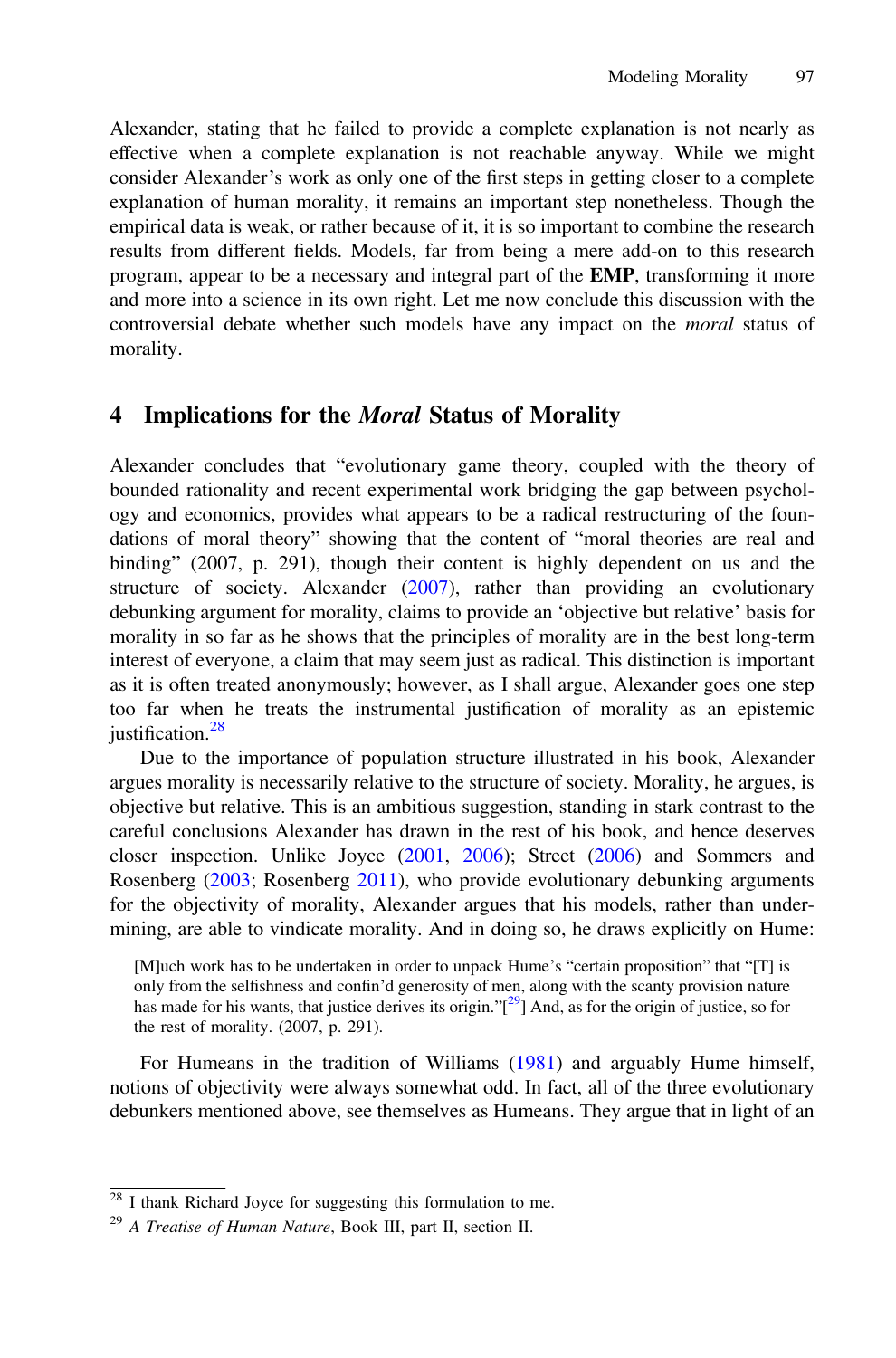evolutionary explanation for the adaptiveness of moral attitudes and behavior, there is neither a need nor should we endorse any 'magical' property that makes morality somehow objective. Nevertheless, Joyce ([2001\)](#page-18-0) in his book The myth of morality explores the possibility of vindicating the objectivity of morality by linking it to rationality, as perhaps the strongest candidate view to avoid the conclusions of the error theorist (see Mackie [1977](#page-18-0)). Alexander's argument for the vindication of morality rests on the same motivation: if it can be shown that it is in everyone's interest to act according to morality, morality can be saved.

For this approach to be successful, Joyce [\(2001](#page-18-0)) argues we would need to arrive at some sort of categorical imperative that derives from rationality alone, i.e. precisely the route Kant took to save the status of morality from Hume's philosophy. For Humeans, who see reasons as relative to desires, aims and preferences (perhaps also beliefs), this approach must be futile. The moral heuristics will not only be relative to the structure of the society we live in, but also relative to the aims and desires we have, and hence subjective. They would be nothing more than mere heuristics that apply to the majority of the population in the majority of circumstances. Alexander does not see this as a problem; in fact, he sees it as sufficient for grounding morality as something objective, but nevertheless relative.<sup>30</sup>

However, as I see it the previously provided arguments are sufficient for casting doubt on the project of vindicating the objectivity of morality by pointing to a highly relativistic notion of rationality crucially depending on the social structure of society.<sup>31</sup> For even if we grant that this is a sort of objectivity, it is not what humans refer to when talking about the objectivity of morality, nor is it what metaethicists are usually interested in. Error theorists like Mackie, Joyce and Rosenberg readily accept the debunking. Alexander, however, prefers a more subtle version of what we could mean by moral objectivity. His work captures something important: the advice we give our children, the moral norms we teach are likely to be in their long-term best interest. They are useful heuristics that evolved to reap the benefits of cooperation in strategic interaction problems, and as Alexander points out, they are highly contingent on the social structure of society. Levy ([2018\)](#page-18-0) suggests that the models explored in the **EMP** could provide us with insights into the desirability of certain institutions and societal norms, merely in virtue of their stability. For meta-ethics, however, the impact of the EMP may be severe. Akin to an electromagnetic pulse (EMP) the Explaining Morality Program could paralyze much of the traditional work of philosophers working on morality.<sup>32</sup> Hence, it comes with no surprise that many naturalists and philosophers of

 $30$  Joyce [\(2001](#page-18-0), [2006\)](#page-18-0) explores these issues in more detail than I can do justice here.

 $31$  Sterelny and Fraser ([2016\)](#page-18-0) offer a defence of such a weaker form of moral realism. I will note that I do not find such approaches plausible, as they commonly rest on a re-definition of what is traditionally understood as moral realism.

 $32$  This, however, is a matter for another paper. Nagel ([2012\)](#page-18-0) recognizes this threat but turns the modus ponens into a modus tollens even going so far as to argue that since moral realism is true the Darwinian story of how morality evolved must be false. This gets things backwards. See Garner [\(2007](#page-17-0)) for radical conclusions regarding the elimination of morality, or for nihilism more generally, see Sommers and Rosenberg ([2003\)](#page-18-0) and Veit ([2019b\)](#page-19-0). A collected volume on the question whether morality should be abolished has recently been published by Garner and Joyce ([2019\)](#page-17-0).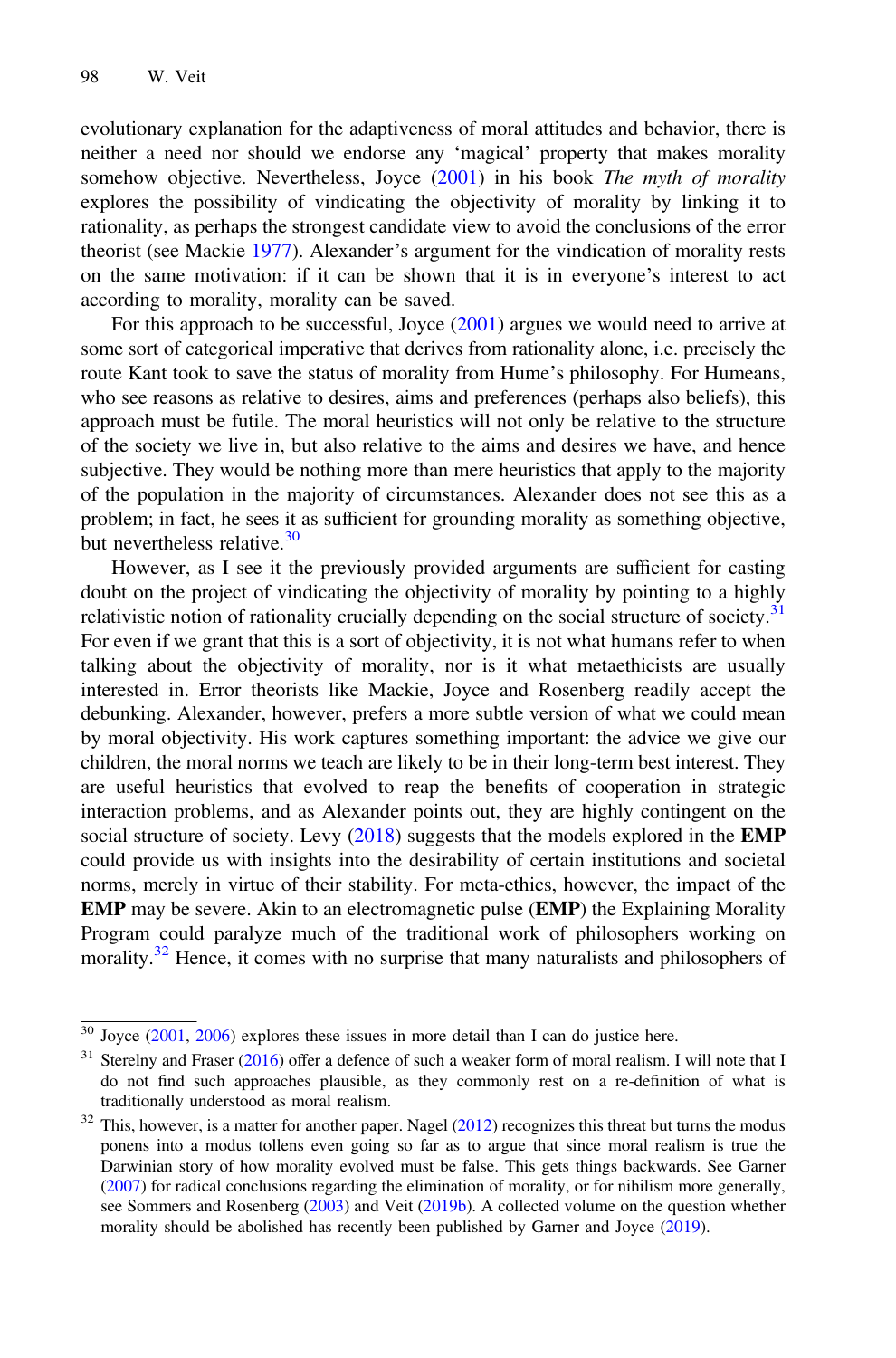<span id="page-16-0"></span>science seem to hold a deflated sense of moral objectivity or become error theorists, such as Mackie.

Much more empirical work needs to be done, but the long path to explaining morality is at least partly illuminated by the work of modelers such as Skyrms, Alexander, and others. Clearly, this can only be the beginning of an explanation, but the first steps have been taken. Replicator dynamics have limits and often need to be supplanted with other models, e.g. non-EGT models for inheritance and cognitive mechanisms, to provide satisfying explanations of real-world phenomena. A diverse set of multiple models among which as Hegselmann ([2009\)](#page-17-0) argues bridges can be built may be the best thing we can hope for, but these as I have argued are importantly not without considerable explanatory power. See also Veit ([forthcoming](#page-19-0)) for a thorough defense of using multiple models, a position I dub 'Model Pluralism'. To conclude, it is just the faulty ideal of a complete explanation that blocks such incremental steps towards a better understanding of complex phenomena such as human morality.

Acknowledgements. First of all, I would like to thank Richard Joyce, Rainer Hegselmann, Shaun Stanley, Vladimir Vilimaitis, Gareth Pearce and Geoff Keeling for on- or offline conversations on the topic. Furthermore, I would like to thank Cailin O'Connor, Caterina Marchionni, and Aydin Mohseni for their comments on a much earlier draft that was concerned with evolutionary game theory models more generally and Topaz Halperin, Shaun Stanley and two anonymous referees for comments on the final manuscript of this paper.

Also, I would like to thank audiences at the 11th MuST Conference in Philosophy of Science at the University of Turin, 2018's Model-Based Reasoning Conference at the University of Seville, the 3rd think! Conference at the University of Bayreuth, the 4th FINO Graduate Conference in Vercelli, the Third International Conference of the German Society for Philosophy of Science at the University of Cologne and the 26th Conference of the European Society for Philosophy and Psychology at the University of Rijeka. Sincere apologies to anyone I forgot to mention.

#### References

- Alexander JM (2007) The structural evolution of morality. Cambridge University Press, Cambridge
- Arnold E (2008) Explaining Altruism: A Simulation-Based Approach and its Limits, Ontos
- Aydinonat NE (2018) The diversity of models as a means to better explanations in economics. J Econ Methodol 25(3):237–251
- Aydinonat NE (2008) The invisible hand in economics: How economists explain unintended social consequences. IN EM advances in economic methodology. Routledge, London
- Aydinonat NE (2007) Models, conjectures and exploration: an analysis of Schelling's checkerboard model of residential segregation. J Econ Methodol 14:429–454
- Axelrod R (1984) The evolution of cooperation. Basic Books, New York
- Axelrod R, Hamilton WD (1981) The evolution of cooperation. Science 211:1390–1396
- Binmore K (1994) Playing fair: game theory and the social contract I. MIT Press, Cambridge
- Binmore K (1998) Just playing: game theory and the social contract II. MIT Press, Cambridge
- Binmore K (2005) Natural justice. Oxford University Press, Oxford
- Binmore K, Swierzbinski J, Hsu S, Proulx C (1993) Focal points and bargaining. Int J Game Theory 22:381–409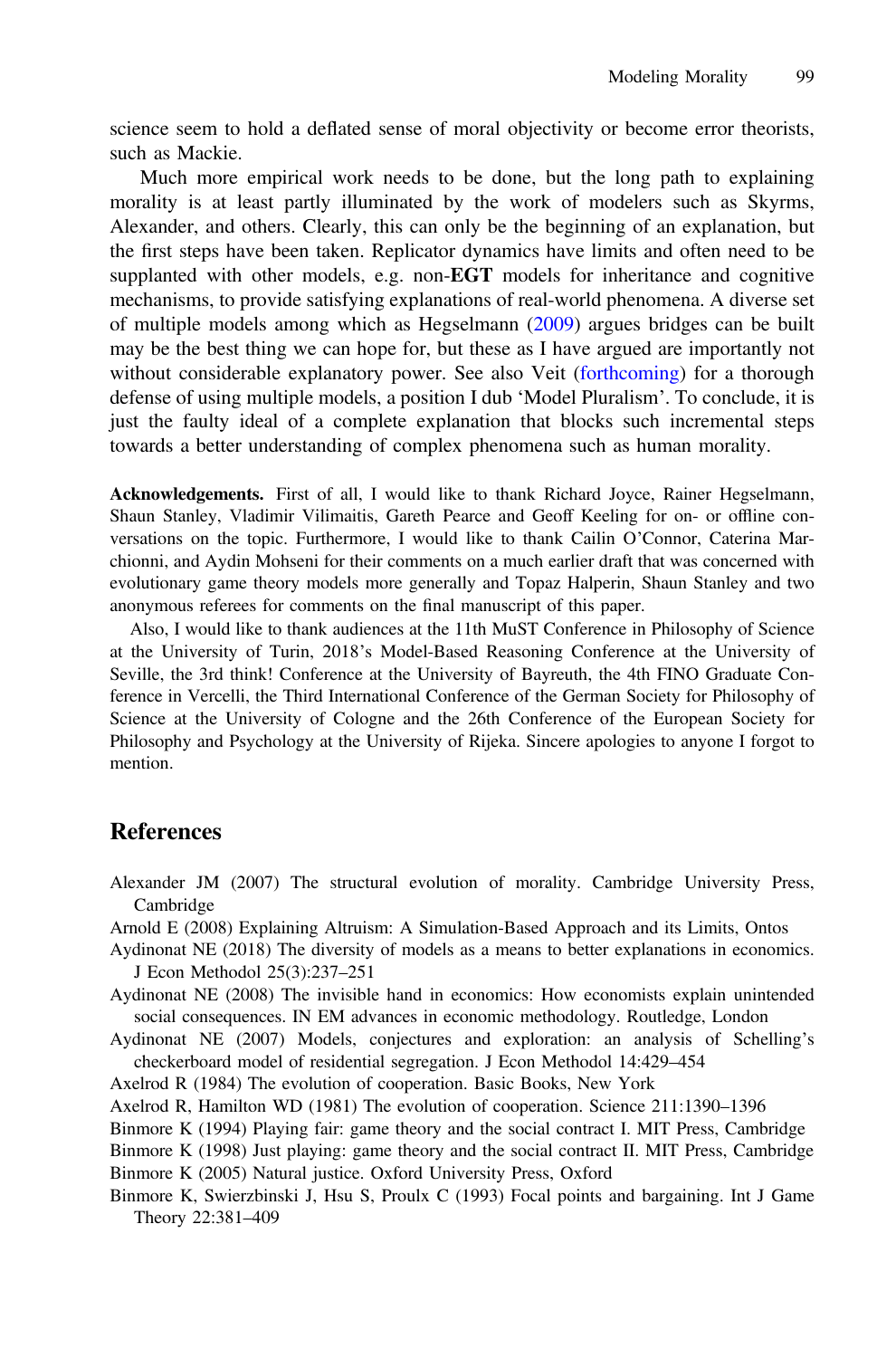- <span id="page-17-0"></span>Boehm C (2012) Moral origins: the evolution of Virtue, Altruism, and shame. Basic Books, New York
- Bowles S, Gintis H (2011) A cooperative species: Human reciprocity and its evolution. Princeton University Press, Princeton
- Cartwright N (2009) If no capacities then no credible worlds: but can models reveal capacities? Erkenntnis 70:45–58
- Churchland PS (2019) Conscience: the origins of moral intuition. W. W. Norton Press, New York
- Dawkins R (1976) The selfish gene. Oxford University Press, Oxford
- Dennett DC (1996a) Darwin's dangerous idea: evolution and the meanings of life. Simon & Schuster, New York
- D'Arms J, Batterman R, Górny K (1998) Game theoretic explanations and the evolution of justice. Philos Sci 65:76–102
- D'Arms J (1996) Sex, fairness, and the theory of games. J Philos 93(12):615–627
- D'Arms J (2000) When evolutionary game theory explains morality, what does it explain? J Conscious Stud 7(1–2):296–299
- de Waal F (1996) Good natured: the origins of right and wrong in humans and other animals. Harvard University Press, Cambridge
- de Waal F (2006) Primates and philosophers. Princeton University Press, Princeton
- FitzPatrick W (Spring 2016) Morality and evolutionary biology. The Stanford Encyclopedia of Philosophy, Zalta EN (ed). [https://plato.stanford.edu/archives/spr2016/entries/morality](https://plato.stanford.edu/archives/spr2016/entries/morality-biology/)[biology/](https://plato.stanford.edu/archives/spr2016/entries/morality-biology/)
- Garner R, Joyce R (2019) The end of morality: taking moral abolitionism seriously. Routledge, New York
- Garner R (2007) Abolishing morality. Ethical Theory Moral Pract 10(5):499–513
- Gelfert A (2016) How to do science with models. Springer, Dordrecht
- Giere R (1999) Science without laws. University of Chicago Press, Chicago
- Giere R (1988) Explaining science. University of Chicago Press, Chicago
- Godfrey-Smith P (2006) The strategy of model-based science. Biol Philos 21:725–740
- Grüne-Yanoff T, Marchionni C (2018) Modeling model selection in model pluralism. J Econ Methodol 25(3):265–275
- Guala F (2005) The methodology of experimental economics. Cambridge University Press, New York
- Guala F (2002) Models, simulations, and experiments. In: Magnani L, Nersessian NJ (eds) Model-based reasoning. Springer, Boston
- Dennett DC (1996b) Darwin's dangerous idea: evolution and the meanings of life. Simon & Schuster, New York
- Hausman D (1992) The inexact and separate science of economics. Cambridge University Press, Cambridge
- Hegselmann R, Schelling TC, Sakoda JM (2017) The intellectual, technical, and social history of a model. J Artif Soc Soc Simul 20(3):15
- Hegselmann R, Will O (2013) From small groups to large societies: how to construct a simulator? Biol Theory 2013(8):185–194
- Hegselmann R, Will O (2010) Modelling Hume's moral and political theory the design of HUME1.0. In: Baurmann M, Brennan G, Goodin R, Southwood N (eds) Norms and values: the role of social norms as instruments of value realisation. Baden-Baden, Nomos, pp 205– 232
- Hegselmann R (2009) Moral dynamics. In: Meyers RA (ed) Encyclopedia of complexity and systems science. Springer, New York, pp 5677–5692
- Hobbes T (1651/1982) Leviathan. Harmondsworth. Penguin, Middlesex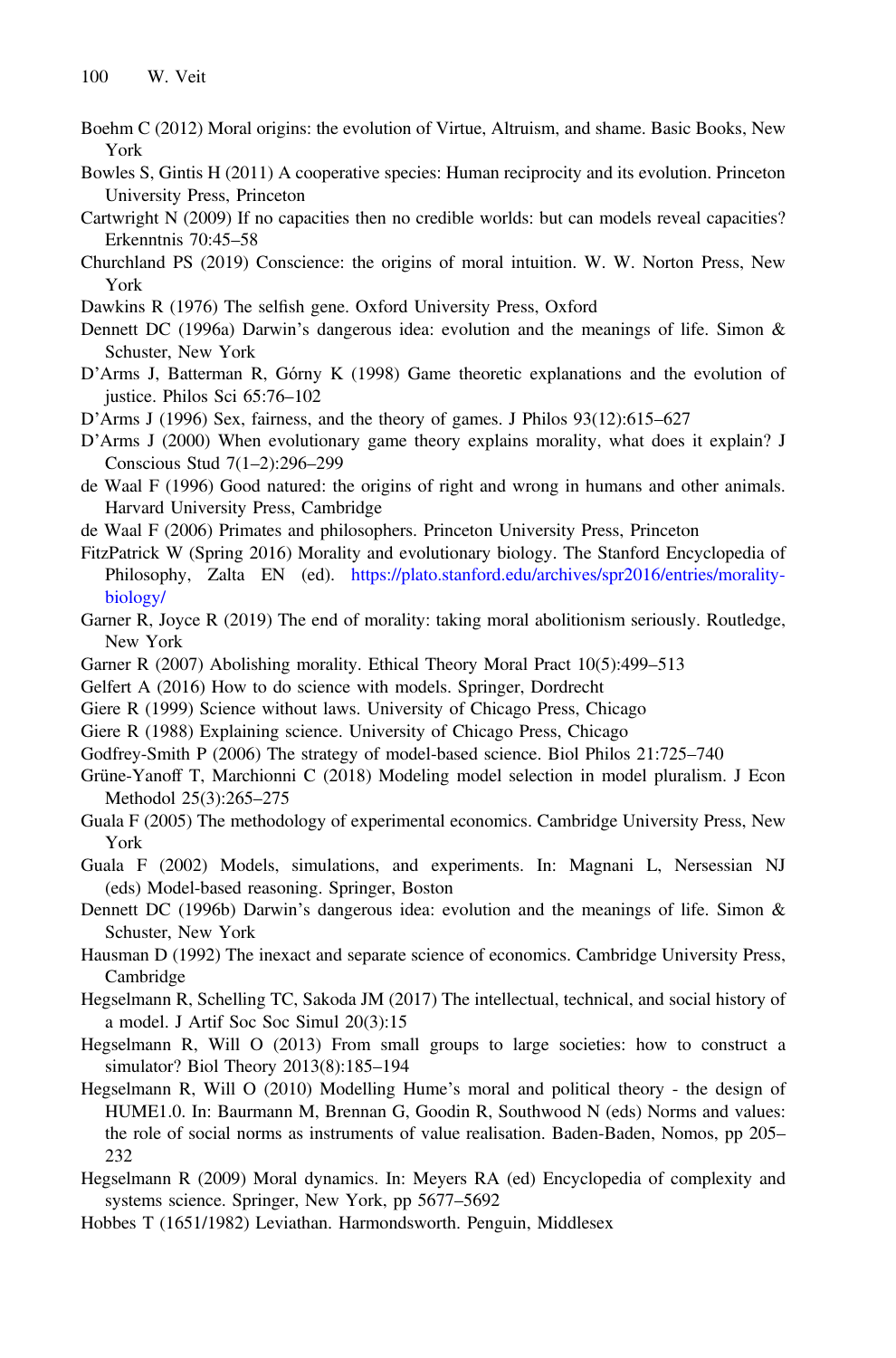- <span id="page-18-0"></span>Hume D (2007) A treatise of human nature (ed by Norton DF, Norton MJ). Oxford University Press, Oxford
- Hume D (1998) An enquiry concerning the principles of morals (ed by Beauchamp TL). Oxford University Press, Oxford
- Joyce R (2006) The evolution of morality. MIT Press, Cambridge
- Joyce R (2001) The myth of morality. Cambridge University Press, Cambridge
- Kagel JH, Roth AE (1998) Handbook of experimental economics. Princeton University Press, Princeton
- Kitcher P (1999) Games social animals play: commentary on Brian Skyrms' Evolution of the Social Contract. Philos Phenomenol Res 59(1):221–228
- Knuuttila T (2011) Modelling and representing: an artefactual approach to model-based representation. Stud Hist Philos Sci 42:262–271
- Kuorikoski J, Lehtinen A (2009) Incredible worlds, credible results. Erkenntnis 70:119–131
- Levy A (2018) Evolutionary models and the normative significance of stability. Biol Philos 33:33
- Levy A (2011) Game theory, indirect modeling, and the origin of morality. J Philos 108(4):171–187
- Lisciandra C (2017) Robustness analysis and tractability in modeling. Eur J Philsoophy Sci 7:79–95
- Mackie JL (1977) Ethics inventing right and wrong. Penguin Books, Harmondsworth
- Mäki U (2005) Models are experiments, experiments are models. J Econ Methodol 12(2):303–315 Muldoon R (2007) Robust simulations. Philos Sci 74:873–883
- Nagel T (2012) Mind and cosmos: why the materialist neo-darwinian conception of nature is almost certainly false. Oxford University Press, Oxford
- Northcott R, Alexandrova A (2015) Prisoner's Dilemma doesn't explain much. In: Peterson Martin (ed) The Prisoner's Dilemma. Cambridge University Press, Cambridge, pp 64–84
- Nowak MA, Highfield R (2011) Super cooperators: Altruism, evolution, and why we need each other to succeed. Free Press, New York
- O'Connor C (forthcoming) Methods Models and the Evolution of Moral Psychology. Oxford Handbook of Moral Psychology
- Parke EC (2014) Experiments, simulations, and epistemic privilege. Philos Sci 81(4):516–536
- Plato (1961) "Protagoras". In: Hamilton E, Huntington C (eds) The collected dialogues of Plato. Princeton UP, Princeton
- Rosenberg A (2011) The atheist's guide to reality. W. W. Norton & Company, New York
- Rosenberg A, Linquist S (2005) On the original contract: evolutionary game theory and human evolution. Analyze und Kritik 27:137–157
- Sadrieh A, Güth W, Hammerstein P, et al (2001) Group report: is there evidence for an adaptive toolbox? In: Gigerenzer G, Selten R (eds) Bounded rationality: the adaptive toolbox, chap 6. The MIT Press, Cambridge, pp 83–102
- Seinen I, Schram A (2006) Social status and group norms: indirect reciprocity in a helping experiment. Eur Econ Rev 50(3):581–602
- Skyrms B (2004) The stag hunt and the evolution of social structure. Cambridge University Press, Cambridge
- Skyrms B, Pemantle R (2000) A dynamic model of social network formation. Proc Natl Acad Sci United States 97(16):9340–9346
- Skyrms B (1996) Evolution of the Social Contract. Cambridge University Press, Cambridge
- Sterelny K, Fraser B (2016) Evolution and moral realism. Br J Philos Sci 68(4):981–1006
- Sober E, Wilson DS (1998) Unto others: the evolution and psychology of unselfish behavior. Harvard University Press, Cambridge
- Sommers T, Rosenberg A (2003) Darwin's nihilistic idea: evolution and the meaninglessness of life. Biol Philos 18:653–668
- Sugden R (2009) Credible worlds, capacities and mechanisms. Erkenntnis 70:3–27
- Sugden R (2001) The evolutionary turn in game theory. J Econ Methodol 8(1):113–130